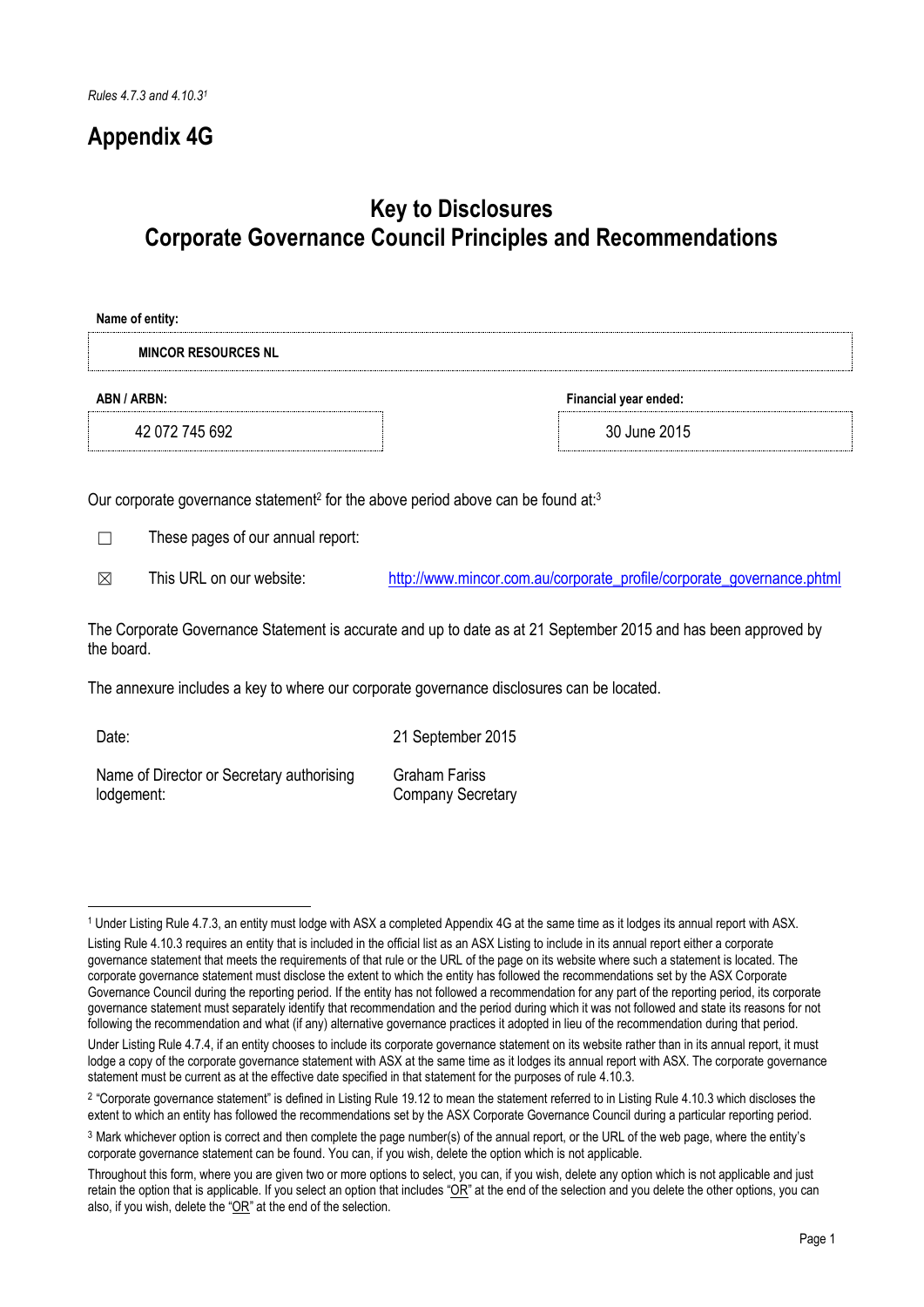# **ANNEXURE – KEY TO CORPORATE GOVERNANCE DISCLOSURES**

-

| <b>Corporate Governance Council recommendation</b> |                                                                                                                                                                                                                                                                                                                                                         | We have followed the recommendation in full for the whole of the<br>period above. We have disclosed                                                                                                                                                                                                                                                                                                                                                                                                                | We have NOT followed the recommendation in full for the<br>whole of the period above. We have disclosed <sup>4</sup>                                                                          |
|----------------------------------------------------|---------------------------------------------------------------------------------------------------------------------------------------------------------------------------------------------------------------------------------------------------------------------------------------------------------------------------------------------------------|--------------------------------------------------------------------------------------------------------------------------------------------------------------------------------------------------------------------------------------------------------------------------------------------------------------------------------------------------------------------------------------------------------------------------------------------------------------------------------------------------------------------|-----------------------------------------------------------------------------------------------------------------------------------------------------------------------------------------------|
|                                                    | <b>PRINCIPLE 1 - LAY SOLID FOUNDATIONS FOR MANAGEMENT AND OVERSIGHT</b>                                                                                                                                                                                                                                                                                 |                                                                                                                                                                                                                                                                                                                                                                                                                                                                                                                    |                                                                                                                                                                                               |
| 1.1                                                | A listed entity should disclose:<br>the respective roles and responsibilities of its board and<br>(a)<br>management; and<br>those matters expressly reserved to the board and those<br>(b)<br>delegated to management.                                                                                                                                  | the fact that we follow this recommendation:<br>⊠<br>in our Corporate Governance Statement OR<br>at [insert location]<br>$\Box$<br>and information about the respective roles and responsibilities of our<br>board and management (including those matters expressly reserved to<br>the board and those delegated to management):<br>$\boxtimes$<br>is documented in the Board Charter which can be found at the<br>Company's website at:<br>http://www.mincor.com.au/corporate_profile/corporate_governance.phtml | an explanation why that is so in our Corporate Governance<br>∟<br>Statement OR<br>we are an externally managed entity and this<br>$\frac{1}{2}$<br>recommendation is therefore not applicable |
| 1.2                                                | A listed entity should:<br>undertake appropriate checks before appointing a person, or<br>(a)<br>putting forward to security holders a candidate for election,<br>as a director: and<br>provide security holders with all material information in its<br>(b)<br>possession relevant to a decision on whether or not to elect<br>or re-elect a director. | the fact that we follow this recommendation:<br>⊠<br>in our Corporate Governance Statement OR<br>⊔<br>at [insert location]                                                                                                                                                                                                                                                                                                                                                                                         | L<br>an explanation why that is so in our Corporate Governance<br>Statement OR<br>we are an externally managed entity and this<br>$\Box$<br>recommendation is therefore not applicable        |
| 1.3                                                | A listed entity should have a written agreement with each director<br>and senior executive setting out the terms of their appointment.                                                                                                                                                                                                                  | the fact that we follow this recommendation:<br>⊠<br>in our Corporate Governance Statement OR<br>at [insert location]                                                                                                                                                                                                                                                                                                                                                                                              | an explanation why that is so in our Corporate Governance<br>└<br>Statement OR<br>we are an externally managed entity and this<br>L<br>recommendation is therefore not applicable             |
| 1.4                                                | The company secretary of a listed entity should be accountable<br>directly to the board, through the chair, on all matters to do with the<br>proper functioning of the board.                                                                                                                                                                           | the fact that we follow this recommendation:<br>⊠<br>in our Corporate Governance Statement OR<br>at [insert location]                                                                                                                                                                                                                                                                                                                                                                                              | an explanation why that is so in our Corporate Governance<br>Statement OR<br>we are an externally managed entity and this<br>L<br>recommendation is therefore not applicable                  |

<sup>4</sup> If you have followed all of the Council's recommendations in full for the whole of the period above, you can, if you wish, delete this column from the form and re-format it.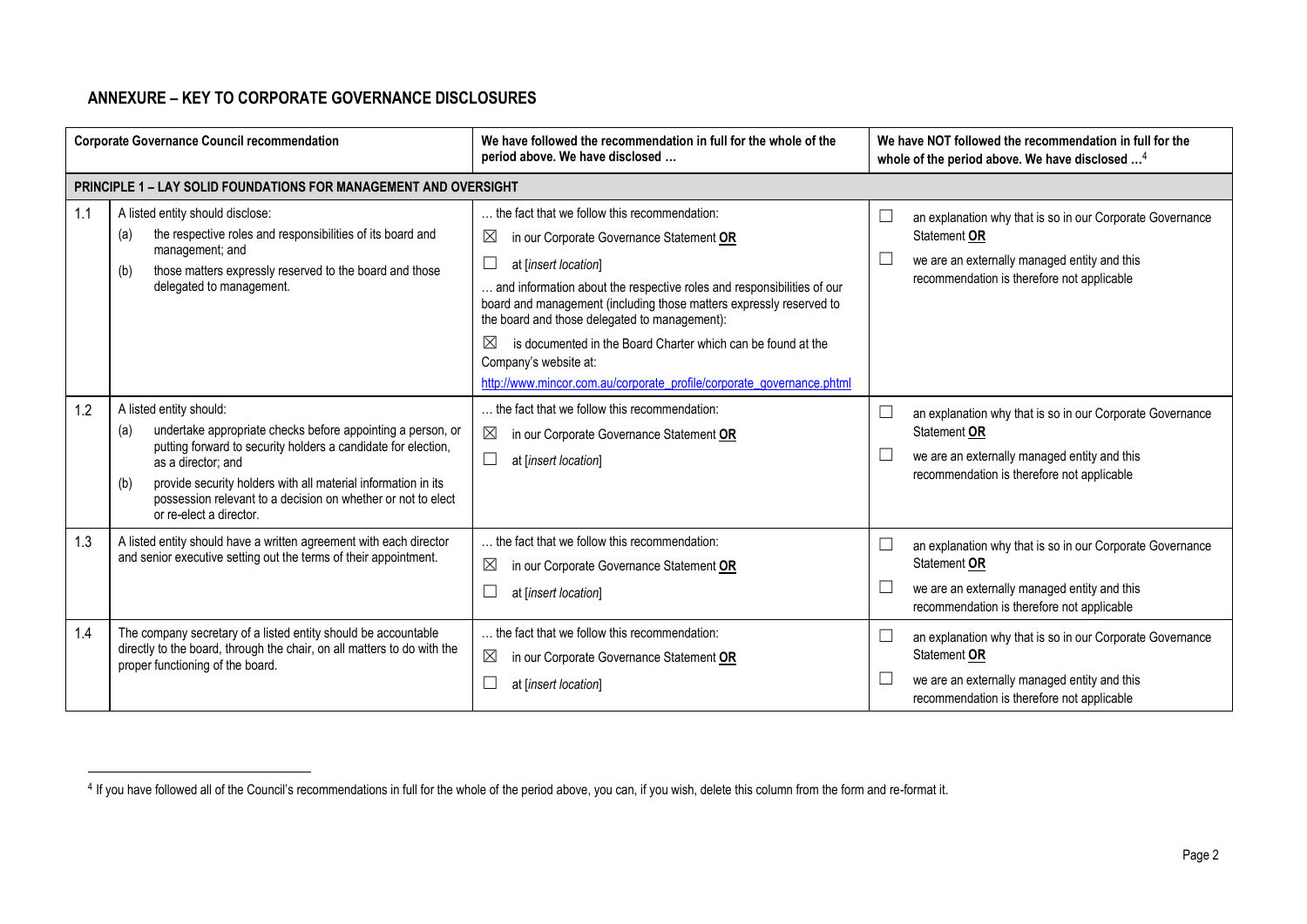|     |                   | <b>Corporate Governance Council recommendation</b>                                                                                                                                                                                                                                                                                                                                                                                                                                                                                                                                                                                                                                                                                                                                                                                                                                                                                                                                                                                                                 | We have followed the recommendation in full for the whole of the<br>period above. We have disclosed                                                                                                                                                                                                                                                                                                                                                                                                                                                                                                                                                                                                                                                                                                            | We have NOT followed the recommendation in full for the<br>whole of the period above. We have disclosed <sup>4</sup> |                                                                                                                                                                         |
|-----|-------------------|--------------------------------------------------------------------------------------------------------------------------------------------------------------------------------------------------------------------------------------------------------------------------------------------------------------------------------------------------------------------------------------------------------------------------------------------------------------------------------------------------------------------------------------------------------------------------------------------------------------------------------------------------------------------------------------------------------------------------------------------------------------------------------------------------------------------------------------------------------------------------------------------------------------------------------------------------------------------------------------------------------------------------------------------------------------------|----------------------------------------------------------------------------------------------------------------------------------------------------------------------------------------------------------------------------------------------------------------------------------------------------------------------------------------------------------------------------------------------------------------------------------------------------------------------------------------------------------------------------------------------------------------------------------------------------------------------------------------------------------------------------------------------------------------------------------------------------------------------------------------------------------------|----------------------------------------------------------------------------------------------------------------------|-------------------------------------------------------------------------------------------------------------------------------------------------------------------------|
| 1.5 | (a)<br>(b)<br>(c) | A listed entity should:<br>have a diversity policy which includes requirements for the<br>board or a relevant committee of the board to set<br>measurable objectives for achieving gender diversity and to<br>assess annually both the objectives and the entity's progress<br>in achieving them;<br>disclose that policy or a summary of it; and<br>disclose as at the end of each reporting period the<br>measurable objectives for achieving gender diversity set by<br>the board or a relevant committee of the board in accordance<br>with the entity's diversity policy and its progress towards<br>achieving them and either:<br>(1) the respective proportions of men and women on the<br>board, in senior executive positions and across the<br>whole organisation (including how the entity has defined<br>"senior executive" for these purposes); or<br>(2) if the entity is a "relevant employer" under the Workplace<br>Gender Equality Act, the entity's most recent "Gender<br>Equality Indicators", as defined in and published under<br>that Act. | the fact that we have a diversity policy that complies with paragraph (a):<br>in our Corporate Governance Statement OR<br>$\boxtimes$<br>$\Box$<br>at [insert location]<br>and a copy of our diversity policy or a summary of it:<br>$\boxtimes$<br>at<br>http://www.mincor.com.au/corporate_profile/corporate_governance.phtml<br>and the measurable objectives for achieving gender diversity set by the<br>board or a relevant committee of the board in accordance with our<br>diversity policy and our progress towards achieving them:<br>in our Corporate Governance Statement OR<br>$\boxtimes$<br>$\Box$<br>at [insert location]<br>and the information referred to in paragraphs $(c)(1)$ or $(2)$ :<br>$\boxtimes$<br>in our Corporate Governance Statement OR<br>in the Company's website at:<br>ப | $\Box$<br>$\Box$                                                                                                     | an explanation why that is so in our Corporate Governance<br>Statement OR<br>we are an externally managed entity and this<br>recommendation is therefore not applicable |
| 1.6 | (a)<br>(b)        | A listed entity should:<br>have and disclose a process for periodically evaluating the<br>performance of the board, its committees and individual<br>directors; and<br>disclose, in relation to each reporting period, whether a<br>performance evaluation was undertaken in the reporting<br>period in accordance with that process.                                                                                                                                                                                                                                                                                                                                                                                                                                                                                                                                                                                                                                                                                                                              | the evaluation process referred to in paragraph (a):<br>in our Corporate Governance Statement OR<br>$\boxtimes$<br>ப<br>at [insert location]<br>and the information referred to in paragraph (b):<br>$\boxtimes$<br>in our Corporate Governance Statement OR<br>$\Box$<br>at [insert location]                                                                                                                                                                                                                                                                                                                                                                                                                                                                                                                 | $\Box$<br>$\Box$                                                                                                     | an explanation why that is so in our Corporate Governance<br>Statement OR<br>we are an externally managed entity and this<br>recommendation is therefore not applicable |
| 1.7 | (a)<br>(b)        | A listed entity should:<br>have and disclose a process for periodically evaluating the<br>performance of its senior executives; and<br>disclose, in relation to each reporting period, whether a<br>performance evaluation was undertaken in the reporting<br>period in accordance with that process.                                                                                                                                                                                                                                                                                                                                                                                                                                                                                                                                                                                                                                                                                                                                                              | the evaluation process referred to in paragraph (a):<br>$\boxtimes$<br>in our Corporate Governance Statement OR<br>$\Box$<br>at [insert location]<br>and the information referred to in paragraph (b):<br>$\boxtimes$<br>in our Corporate Governance Statement OR<br>at [insert location]                                                                                                                                                                                                                                                                                                                                                                                                                                                                                                                      | $\Box$<br>$\Box$                                                                                                     | an explanation why that is so in our Corporate Governance<br>Statement OR<br>we are an externally managed entity and this<br>recommendation is therefore not applicable |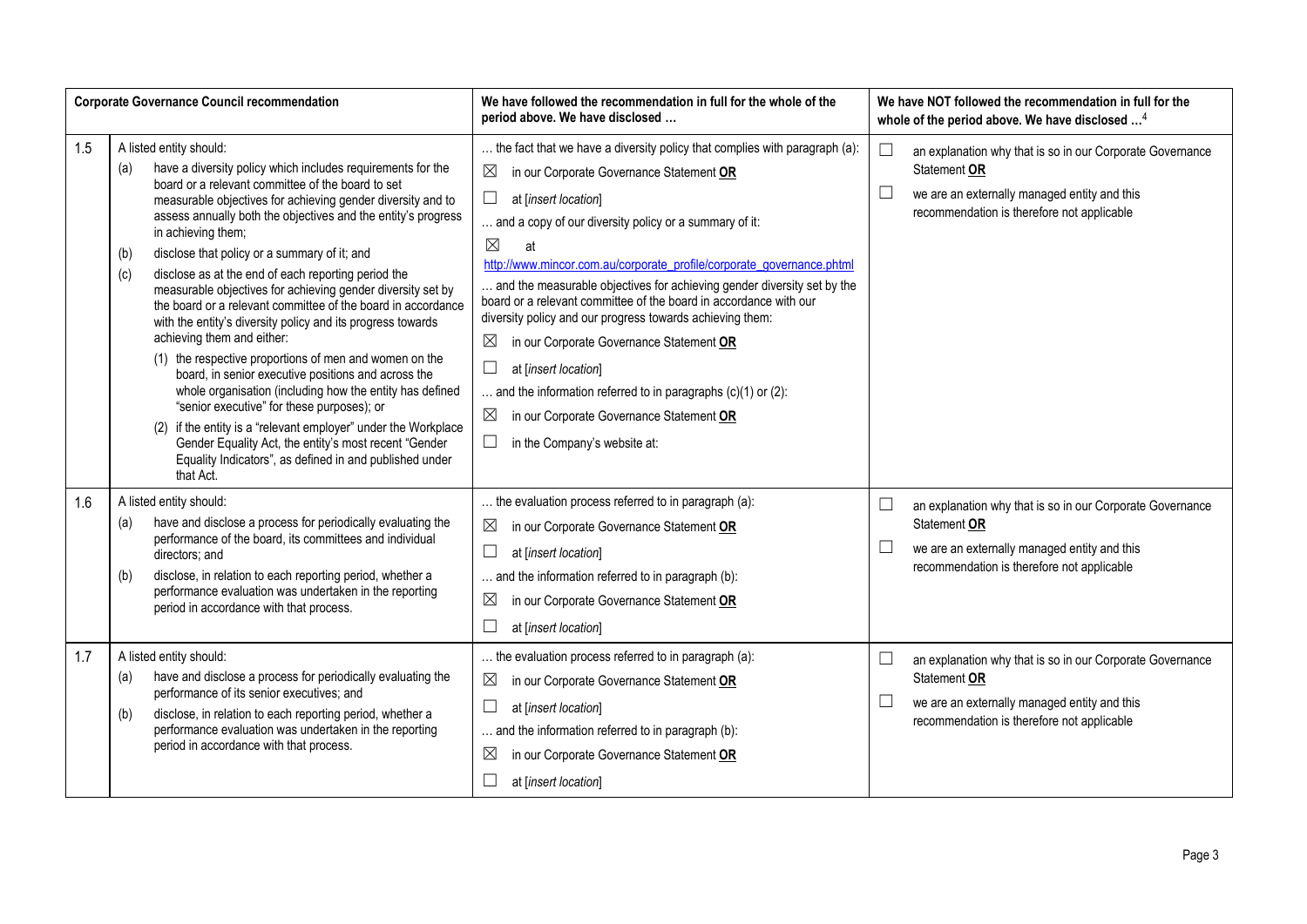| <b>Corporate Governance Council recommendation</b> |                                                                                                                                                                                                                                                                                                                                                                                                                                                                                                                                                                                                                                                                                                                                                                                                                                                                     | We have followed the recommendation in full for the whole of the<br>period above. We have disclosed                                                                                                                                                                                                                                                                                                                                                                                                                                                                                                                                                                                                                                                                                                                                                                                                                                                                                                                                                   | We have NOT followed the recommendation in full for the<br>whole of the period above. We have disclosed <sup>4</sup>                                                                        |
|----------------------------------------------------|---------------------------------------------------------------------------------------------------------------------------------------------------------------------------------------------------------------------------------------------------------------------------------------------------------------------------------------------------------------------------------------------------------------------------------------------------------------------------------------------------------------------------------------------------------------------------------------------------------------------------------------------------------------------------------------------------------------------------------------------------------------------------------------------------------------------------------------------------------------------|-------------------------------------------------------------------------------------------------------------------------------------------------------------------------------------------------------------------------------------------------------------------------------------------------------------------------------------------------------------------------------------------------------------------------------------------------------------------------------------------------------------------------------------------------------------------------------------------------------------------------------------------------------------------------------------------------------------------------------------------------------------------------------------------------------------------------------------------------------------------------------------------------------------------------------------------------------------------------------------------------------------------------------------------------------|---------------------------------------------------------------------------------------------------------------------------------------------------------------------------------------------|
|                                                    | PRINCIPLE 2 - STRUCTURE THE BOARD TO ADD VALUE                                                                                                                                                                                                                                                                                                                                                                                                                                                                                                                                                                                                                                                                                                                                                                                                                      |                                                                                                                                                                                                                                                                                                                                                                                                                                                                                                                                                                                                                                                                                                                                                                                                                                                                                                                                                                                                                                                       |                                                                                                                                                                                             |
| 2.1                                                | The board of a listed entity should:<br>have a nomination committee which:<br>(a)<br>(1) has at least three members, a majority of whom are<br>independent directors; and<br>(2) is chaired by an independent director,<br>and disclose:<br>(3) the charter of the committee;<br>(4) the members of the committee; and<br>(5) as at the end of each reporting period, the number of<br>times the committee met throughout the period and<br>the individual attendances of the members at those<br>meetings; or<br>if it does not have a nomination committee, disclose that<br>(b)<br>fact and the processes it employs to address board<br>succession issues and to ensure that the board has the<br>appropriate balance of skills, knowledge, experience,<br>independence and diversity to enable it to discharge its<br>duties and responsibilities effectively. | [If the entity complies with paragraph (a):]<br>the fact that we have a nomination committee that complies with<br>paragraphs (1) and (2):<br>$\boxtimes$<br>in our Corporate Governance Statement OR<br>at [insert location]<br>and a copy of the charter of the committee:<br>⊠<br>in the Company's website at:<br>http://www.mincor.com.au/corporate_profile/corporate_governance.phtml<br>and the information referred to in paragraphs (4) and (5):<br>in our Corporate Governance Statement OR<br>in the Directors' Report on page 34 of the Company's 2015 Annual<br>$\boxtimes$<br>Report.<br>[If the entity complies with paragraph (b):]<br>the fact that we do not have a nomination committee and the processes<br>we employ to address board succession issues and to ensure that the<br>board has the appropriate balance of skills, knowledge, experience,<br>independence and diversity to enable it to discharge its duties and<br>responsibilities effectively:<br>in our Corporate Governance Statement OR<br>at [insert location] | $\Box$<br>an explanation why that is so in our Corporate Governance<br>Statement OR<br>$\Box$<br>we are an externally managed entity and this<br>recommendation is therefore not applicable |
| 2.2                                                | A listed entity should have and disclose a board skills matrix<br>setting out the mix of skills and diversity that the board currently<br>has or is looking to achieve in its membership.                                                                                                                                                                                                                                                                                                                                                                                                                                                                                                                                                                                                                                                                           | our board skills matrix:<br>$\boxtimes$<br>in our Corporate Governance Statement OR<br>at [insert location]                                                                                                                                                                                                                                                                                                                                                                                                                                                                                                                                                                                                                                                                                                                                                                                                                                                                                                                                           | $\Box$<br>an explanation why that is so in our Corporate Governance<br>Statement OR<br>$\Box$<br>we are an externally managed entity and this<br>recommendation is therefore not applicable |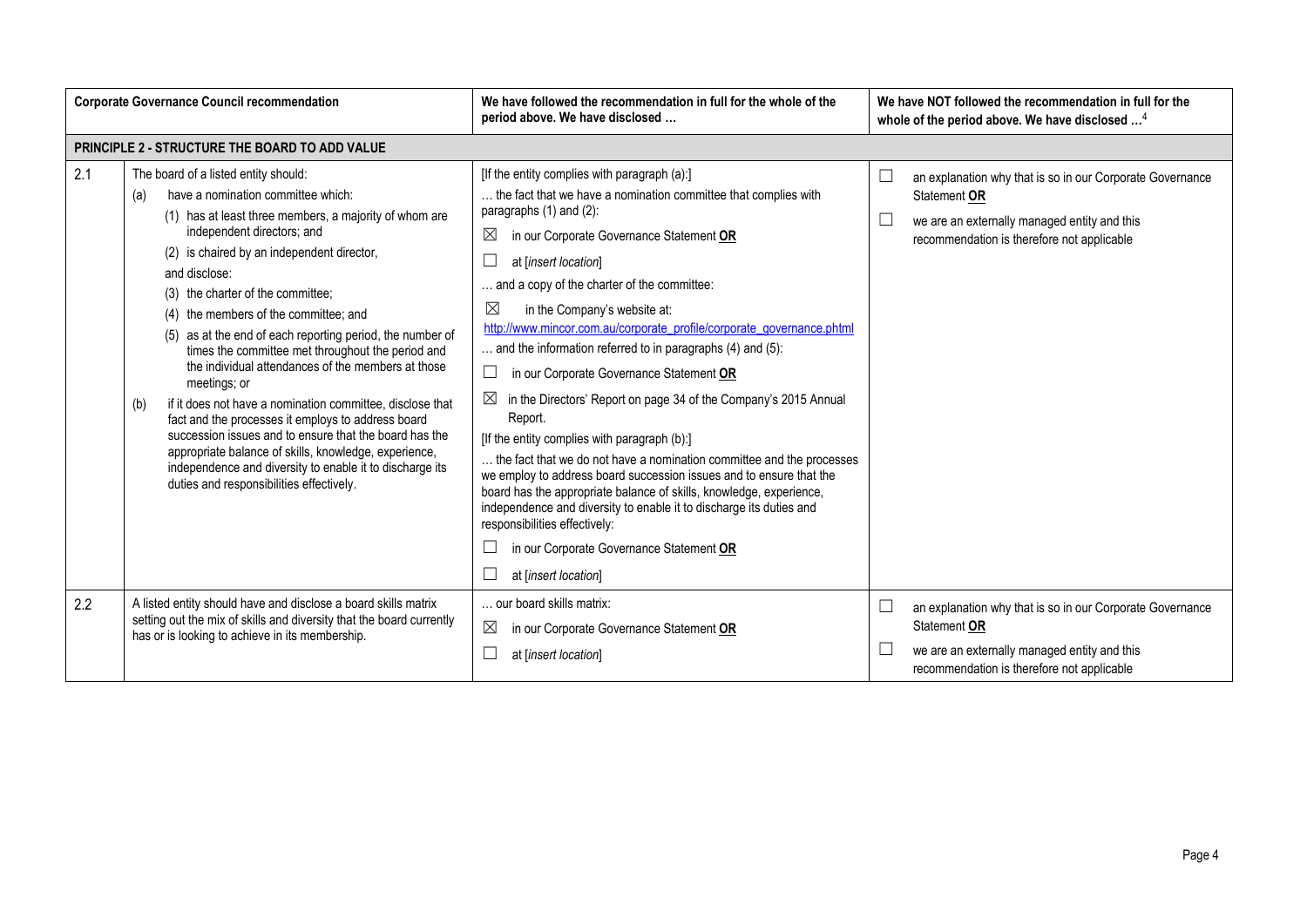|     | <b>Corporate Governance Council recommendation</b>                                                                                                                                                                                                                                                                                                                                                                                                                                                                                                     | We have followed the recommendation in full for the whole of the<br>period above. We have disclosed                                                                                                                                                                                                                                                                                                                                                                                                                          | We have NOT followed the recommendation in full for the<br>whole of the period above. We have disclosed <sup>4</sup> |                                                                                                                                                                         |
|-----|--------------------------------------------------------------------------------------------------------------------------------------------------------------------------------------------------------------------------------------------------------------------------------------------------------------------------------------------------------------------------------------------------------------------------------------------------------------------------------------------------------------------------------------------------------|------------------------------------------------------------------------------------------------------------------------------------------------------------------------------------------------------------------------------------------------------------------------------------------------------------------------------------------------------------------------------------------------------------------------------------------------------------------------------------------------------------------------------|----------------------------------------------------------------------------------------------------------------------|-------------------------------------------------------------------------------------------------------------------------------------------------------------------------|
| 2.3 | A listed entity should disclose:<br>the names of the directors considered by the board to be<br>(a)<br>independent directors;<br>if a director has an interest, position, association or<br>(b)<br>relationship of the type described in Box 2.3 but the board<br>is of the opinion that it does not compromise the<br>independence of the director, the nature of the interest,<br>position, association or relationship in question and an<br>explanation of why the board is of that opinion; and<br>the length of service of each director.<br>(c) | the names of the directors considered by the board to be independent<br>directors:<br>$\boxtimes$<br>in our Corporate Governance Statement OR<br>at [insert location]<br>⊔<br>and, where applicable, the information referred to in paragraph (b):<br>⊠<br>in our Corporate Governance Statement OR<br>at [insert location]<br>ப<br>and the length of service of each director:<br>in our Corporate Governance Statement OR<br>$\boxtimes$ in the Directors' Report on pages 31 & 32 of the Company's 2015<br>Annual Report. | $\Box$                                                                                                               | an explanation why that is so in our Corporate Governance<br>Statement                                                                                                  |
| 2.4 | A majority of the board of a listed entity should be independent<br>directors.                                                                                                                                                                                                                                                                                                                                                                                                                                                                         | the fact that we follow this recommendation:<br>$\boxtimes$<br>in our Corporate Governance Statement OR<br>at [insert location]                                                                                                                                                                                                                                                                                                                                                                                              | $\Box$<br>$\Box$                                                                                                     | an explanation why that is so in our Corporate Governance<br>Statement OR<br>we are an externally managed entity and this<br>recommendation is therefore not applicable |
| 2.5 | The chair of the board of a listed entity should be an independent<br>director and, in particular, should not be the same person as the<br>CEO of the entity.                                                                                                                                                                                                                                                                                                                                                                                          | the fact that we follow this recommendation:<br>⊠<br>in our Corporate Governance Statement OR<br>at [insert location]                                                                                                                                                                                                                                                                                                                                                                                                        | $\Box$<br>$\Box$                                                                                                     | an explanation why that is so in our Corporate Governance<br>Statement OR<br>we are an externally managed entity and this<br>recommendation is therefore not applicable |
| 2.6 | A listed entity should have a program for inducting new directors<br>and provide appropriate professional development opportunities<br>for directors to develop and maintain the skills and knowledge<br>needed to perform their role as directors effectively.                                                                                                                                                                                                                                                                                        | the fact that we follow this recommendation:<br>$\vert \ \ \vert$<br>in our Corporate Governance Statement OR<br>at [insert location]                                                                                                                                                                                                                                                                                                                                                                                        | $\Box$<br>$\Box$                                                                                                     | an explanation why that is so in our Corporate Governance<br>Statement OR<br>we are an externally managed entity and this<br>recommendation is therefore not applicable |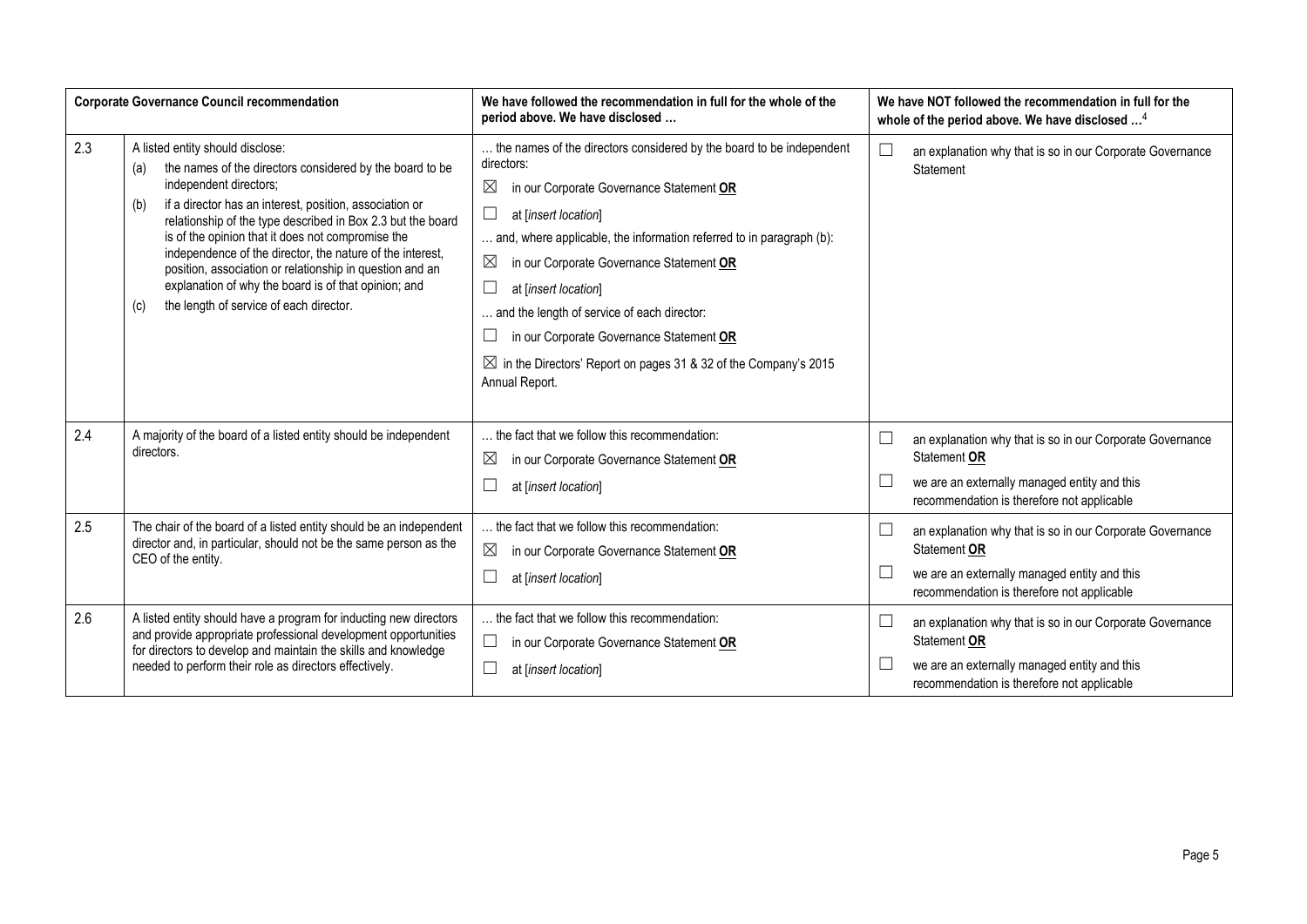|            | <b>Corporate Governance Council recommendation</b>                                                                                                                                                                                                                                                                                                                                                                                                                                                                                                                                                                                                                                                                                                                                                                      | We have followed the recommendation in full for the whole of the<br>period above. We have disclosed                                                                                                                                                                                                                                                                                                                                                                                                                                                                                                                                                                                                                                                                                                                                                                                                       | We have NOT followed the recommendation in full for the<br>whole of the period above. We have disclosed <sup>4</sup>                             |
|------------|-------------------------------------------------------------------------------------------------------------------------------------------------------------------------------------------------------------------------------------------------------------------------------------------------------------------------------------------------------------------------------------------------------------------------------------------------------------------------------------------------------------------------------------------------------------------------------------------------------------------------------------------------------------------------------------------------------------------------------------------------------------------------------------------------------------------------|-----------------------------------------------------------------------------------------------------------------------------------------------------------------------------------------------------------------------------------------------------------------------------------------------------------------------------------------------------------------------------------------------------------------------------------------------------------------------------------------------------------------------------------------------------------------------------------------------------------------------------------------------------------------------------------------------------------------------------------------------------------------------------------------------------------------------------------------------------------------------------------------------------------|--------------------------------------------------------------------------------------------------------------------------------------------------|
|            | <b>PRINCIPLE 3 - ACT ETHICALLY AND RESPONSIBLY</b>                                                                                                                                                                                                                                                                                                                                                                                                                                                                                                                                                                                                                                                                                                                                                                      |                                                                                                                                                                                                                                                                                                                                                                                                                                                                                                                                                                                                                                                                                                                                                                                                                                                                                                           |                                                                                                                                                  |
| 3.1<br>4.1 | A listed entity should:<br>have a code of conduct for its directors, senior executives<br>(a)<br>and employees; and<br>disclose that code or a summary of it.<br>(b)<br>The board of a listed entity should:<br>have an audit committee which:<br>(a)<br>(1) has at least three members, all of whom are non-<br>executive directors and a majority of whom are<br>independent directors; and<br>(2) is chaired by an independent director, who is not the<br>chair of the board.<br>and disclose:<br>(3) the charter of the committee;<br>(4) the relevant qualifications and experience of the<br>members of the committee; and<br>(5) in relation to each reporting period, the number of<br>times the committee met throughout the period and<br>the individual attendances of the members at those<br>meetings; or | our code of conduct or a summary of it:<br>in our Corporate Governance Statement OR<br>$\Box$<br>in the Company's website at:<br>$\boxtimes$<br>http://www.mincor.com.au/corporate_profile/corporate_governance.phtml<br>[If the entity complies with paragraph (a):]<br>the fact that we have an audit committee that complies with paragraphs<br>$(1)$ and $(2)$ :<br>in our Corporate Governance Statement OR<br>$\boxtimes$<br>at [insert location]<br>ப<br>and a copy of the charter of the committee:<br>$\boxtimes$ in the Company's website at:<br>http://www.mincor.com.au/corporate_profile/corporate_governance.phtml<br>and the information referred to in paragraphs (4) and (5):<br>⊔<br>in our Corporate Governance Statement OR<br>$\boxtimes$<br>The qualifications and experience of each of the Audit Committee<br>members is set out in the Directors' Report on pages 31 & 32 of the | an explanation why that is so in our Corporate Governance<br>Statement<br>an explanation why that is so in our Corporate Governance<br>Statement |
|            | if it does not have an audit committee, disclose that fact<br>(b)<br>and the processes it employs that independently verify and<br>safeguard the integrity of its corporate reporting, including<br>the processes for the appointment and removal of the<br>external auditor and the rotation of the audit engagement<br>partner.                                                                                                                                                                                                                                                                                                                                                                                                                                                                                       | Company's 2015 Annual Report. Details of director attendance at<br>Audit Committee meetings during the Reporting Period are set out in<br>a table in the Directors' Report on page 34 of the Company's 2015<br>Annual Report.<br>[If the entity complies with paragraph (b):]<br>the fact that we do not have an audit committee and the processes we<br>employ that independently verify and safeguard the integrity of our<br>corporate reporting, including the processes for the appointment and<br>removal of the external auditor and the rotation of the audit engagement<br>partner:<br>in our Corporate Governance Statement OR<br>at [insert location]                                                                                                                                                                                                                                          |                                                                                                                                                  |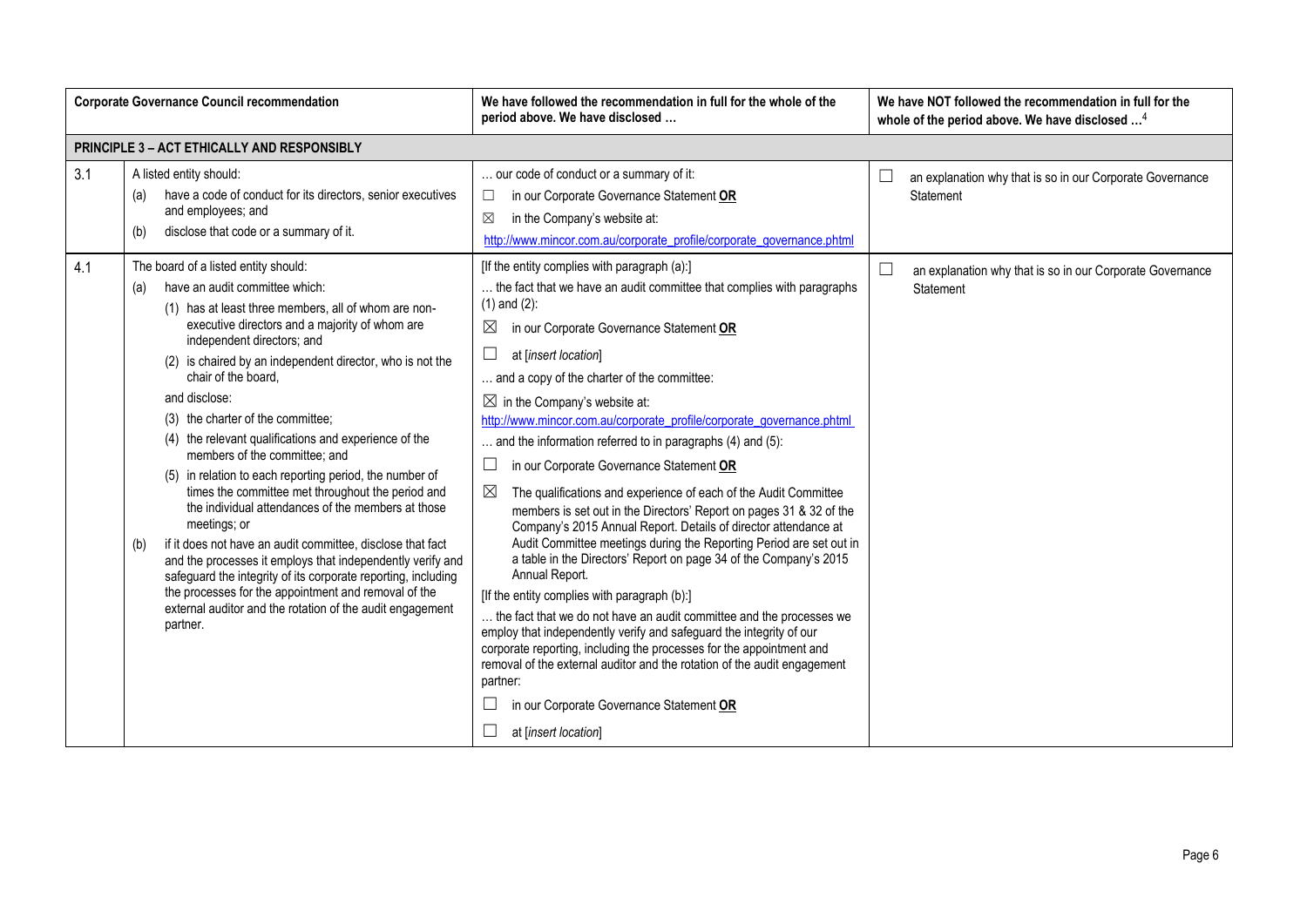|     | <b>Corporate Governance Council recommendation</b>                                                                                                                                                                                                                                                                                                                                                                                                                                                                                                                                                  | We have followed the recommendation in full for the whole of the<br>period above. We have disclosed                                                                                                                                        |        | We have NOT followed the recommendation in full for the<br>whole of the period above. We have disclosed <sup>4</sup>                                                                                                    |
|-----|-----------------------------------------------------------------------------------------------------------------------------------------------------------------------------------------------------------------------------------------------------------------------------------------------------------------------------------------------------------------------------------------------------------------------------------------------------------------------------------------------------------------------------------------------------------------------------------------------------|--------------------------------------------------------------------------------------------------------------------------------------------------------------------------------------------------------------------------------------------|--------|-------------------------------------------------------------------------------------------------------------------------------------------------------------------------------------------------------------------------|
| 4.2 | The board of a listed entity should, before it approves the entity's<br>financial statements for a financial period, receive from its CEO<br>and CFO a declaration that, in their opinion, the financial records<br>of the entity have been properly maintained and that the financial<br>statements comply with the appropriate accounting standards<br>and give a true and fair view of the financial position and<br>performance of the entity and that the opinion has been formed<br>on the basis of a sound system of risk management and internal<br>control which is operating effectively. | the fact that we follow this recommendation:<br>$\boxtimes$<br>in our Corporate Governance Statement OR<br>$\Box$<br>at [insert location]                                                                                                  | $\Box$ | an explanation why that is so in our Corporate Governance<br>Statement                                                                                                                                                  |
| 4.3 | A listed entity that has an AGM should ensure that its external<br>auditor attends its AGM and is available to answer questions<br>from security holders relevant to the audit.                                                                                                                                                                                                                                                                                                                                                                                                                     | the fact that we follow this recommendation:<br>$\boxtimes$<br>in our Corporate Governance Statement OR<br>$\Box$<br>at [insert location]                                                                                                  | $\Box$ | an explanation why that is so in our Corporate Governance<br>Statement OR<br>we are an externally managed entity that does not hold an<br>annual general meeting and this recommendation is<br>therefore not applicable |
|     | <b>PRINCIPLE 5 - MAKE TIMELY AND BALANCED DISCLOSURE</b>                                                                                                                                                                                                                                                                                                                                                                                                                                                                                                                                            |                                                                                                                                                                                                                                            |        |                                                                                                                                                                                                                         |
| 5.1 | A listed entity should:<br>have a written policy for complying with its continuous<br>(a)<br>disclosure obligations under the Listing Rules; and<br>disclose that policy or a summary of it.<br>(b)                                                                                                                                                                                                                                                                                                                                                                                                 | our continuous disclosure compliance policy or a summary of it:<br>$\Box$<br>in our Corporate Governance Statement OR<br>$\boxtimes$ in the Company's website at:<br>http://www.mincor.com.au/corporate_profile/corporate_governance.phtml |        | an explanation why that is so in our Corporate Governance<br>Statement                                                                                                                                                  |
|     | <b>PRINCIPLE 6 - RESPECT THE RIGHTS OF SECURITY HOLDERS</b>                                                                                                                                                                                                                                                                                                                                                                                                                                                                                                                                         |                                                                                                                                                                                                                                            |        |                                                                                                                                                                                                                         |
| 6.1 | A listed entity should provide information about itself and its<br>governance to investors via its website.                                                                                                                                                                                                                                                                                                                                                                                                                                                                                         | information about us and our governance on our website:<br>$\boxtimes$ at:<br>http://www.mincor.com.au/corporate_profile/corporate_governance.phtml                                                                                        |        | an explanation why that is so in our Corporate Governance<br>Statement                                                                                                                                                  |
| 6.2 | A listed entity should design and implement an investor relations<br>program to facilitate effective two-way communication with<br>investors.                                                                                                                                                                                                                                                                                                                                                                                                                                                       | the fact that we follow this recommendation:<br>$\boxtimes$<br>in our Corporate Governance Statement OR<br>at [insert location]                                                                                                            |        | an explanation why that is so in our Corporate Governance<br>Statement                                                                                                                                                  |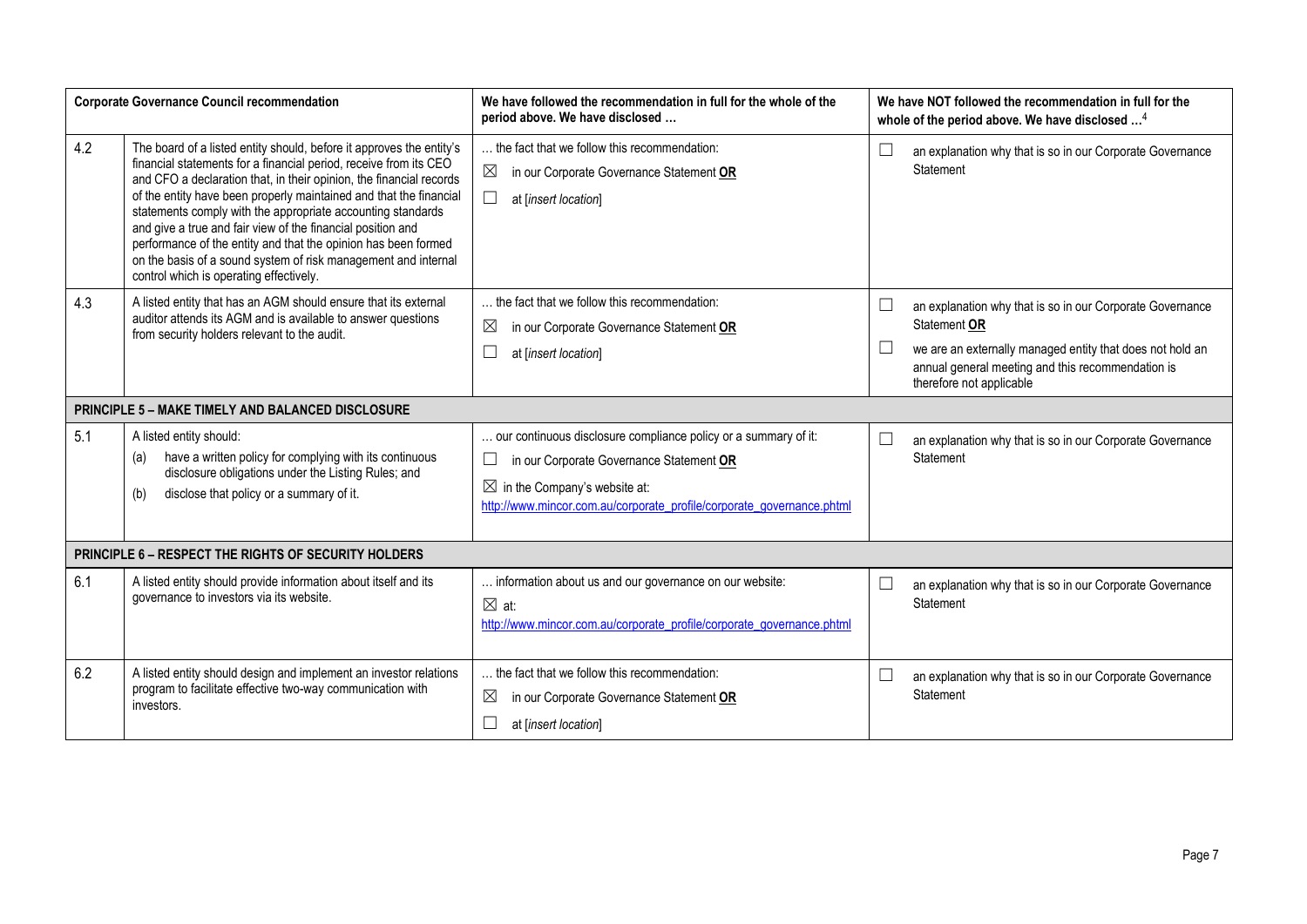|     | <b>Corporate Governance Council recommendation</b>                                                                                                                                                                                                                                                                                                                                                                                                                                                                                                                                                                                                                                                                                                 | We have followed the recommendation in full for the whole of the<br>period above. We have disclosed                                                                                                                                                                                                                                                                                                                                                                                                                                                                                                                                                                                                                                                                                                                                                                         | We have NOT followed the recommendation in full for the<br>whole of the period above. We have disclosed <sup>4</sup>                                                                                                                                                   |
|-----|----------------------------------------------------------------------------------------------------------------------------------------------------------------------------------------------------------------------------------------------------------------------------------------------------------------------------------------------------------------------------------------------------------------------------------------------------------------------------------------------------------------------------------------------------------------------------------------------------------------------------------------------------------------------------------------------------------------------------------------------------|-----------------------------------------------------------------------------------------------------------------------------------------------------------------------------------------------------------------------------------------------------------------------------------------------------------------------------------------------------------------------------------------------------------------------------------------------------------------------------------------------------------------------------------------------------------------------------------------------------------------------------------------------------------------------------------------------------------------------------------------------------------------------------------------------------------------------------------------------------------------------------|------------------------------------------------------------------------------------------------------------------------------------------------------------------------------------------------------------------------------------------------------------------------|
| 6.3 | A listed entity should disclose the policies and processes it has in<br>place to facilitate and encourage participation at meetings of<br>security holders.                                                                                                                                                                                                                                                                                                                                                                                                                                                                                                                                                                                        | our policies and processes for facilitating and encouraging participation<br>at meetings of security holders:<br>in our Corporate Governance Statement OR<br>ш<br>$\boxtimes$ in the Company's website at<br>http://www.mincor.com.au/corporate_profile/corporate_governance.phtml                                                                                                                                                                                                                                                                                                                                                                                                                                                                                                                                                                                          | $\Box$<br>an explanation why that is so in our Corporate Governance<br>Statement OR<br>$\boxed{\phantom{1}}$<br>we are an externally managed entity that does not hold<br>periodic meetings of security holders and this<br>recommendation is therefore not applicable |
| 6.4 | A listed entity should give security holders the option to receive<br>communications from, and send communications to, the entity<br>and its security registry electronically.                                                                                                                                                                                                                                                                                                                                                                                                                                                                                                                                                                     | the fact that we follow this recommendation:<br>$\boxtimes$<br>in our Corporate Governance Statement OR<br>$\Box$<br>at [insert location]                                                                                                                                                                                                                                                                                                                                                                                                                                                                                                                                                                                                                                                                                                                                   | $\Box$<br>an explanation why that is so in our Corporate Governance<br>Statement                                                                                                                                                                                       |
|     | <b>PRINCIPLE 7 - RECOGNISE AND MANAGE RISK</b>                                                                                                                                                                                                                                                                                                                                                                                                                                                                                                                                                                                                                                                                                                     |                                                                                                                                                                                                                                                                                                                                                                                                                                                                                                                                                                                                                                                                                                                                                                                                                                                                             |                                                                                                                                                                                                                                                                        |
| 7.1 | The board of a listed entity should:<br>have a committee or committees to oversee risk, each of<br>(a)<br>which:<br>(1) has at least three members, a majority of whom are<br>independent directors; and<br>(2) is chaired by an independent director,<br>and disclose:<br>(3) the charter of the committee;<br>(4) the members of the committee; and<br>(5) as at the end of each reporting period, the number of<br>times the committee met throughout the period and<br>the individual attendances of the members at those<br>meetings; or<br>if it does not have a risk committee or committees that<br>(b)<br>satisfy (a) above, disclose that fact and the processes it<br>employs for overseeing the entity's risk management<br>framework. | [If the entity complies with paragraph (a):]<br>the fact that we have a committee or committees to oversee risk that<br>comply with paragraphs (1) and (2):<br>$\Box$<br>in our Corporate Governance Statement OR<br>at [insert location]<br>ப<br>and a copy of the charter of the committee:<br>$\boxtimes$ in the Company's website at:<br>http://www.mincor.com.au/corporate_profile/corporate_governance.phtml<br>and the information referred to in paragraphs (4) and (5):<br>$\Box$<br>in our Corporate Governance Statement OR<br>$\Box$<br>at [insert location]<br>[If the entity complies with paragraph (b):]<br>the fact that we do not have a risk committee or committees that satisfy<br>(a) and the processes we employ for overseeing our risk management<br>framework:<br>in our Corporate Governance Statement OR<br>$\boxtimes$<br>at [insert location] | $\boxtimes$<br>an explanation why that is so in our Corporate Governance<br>Statement                                                                                                                                                                                  |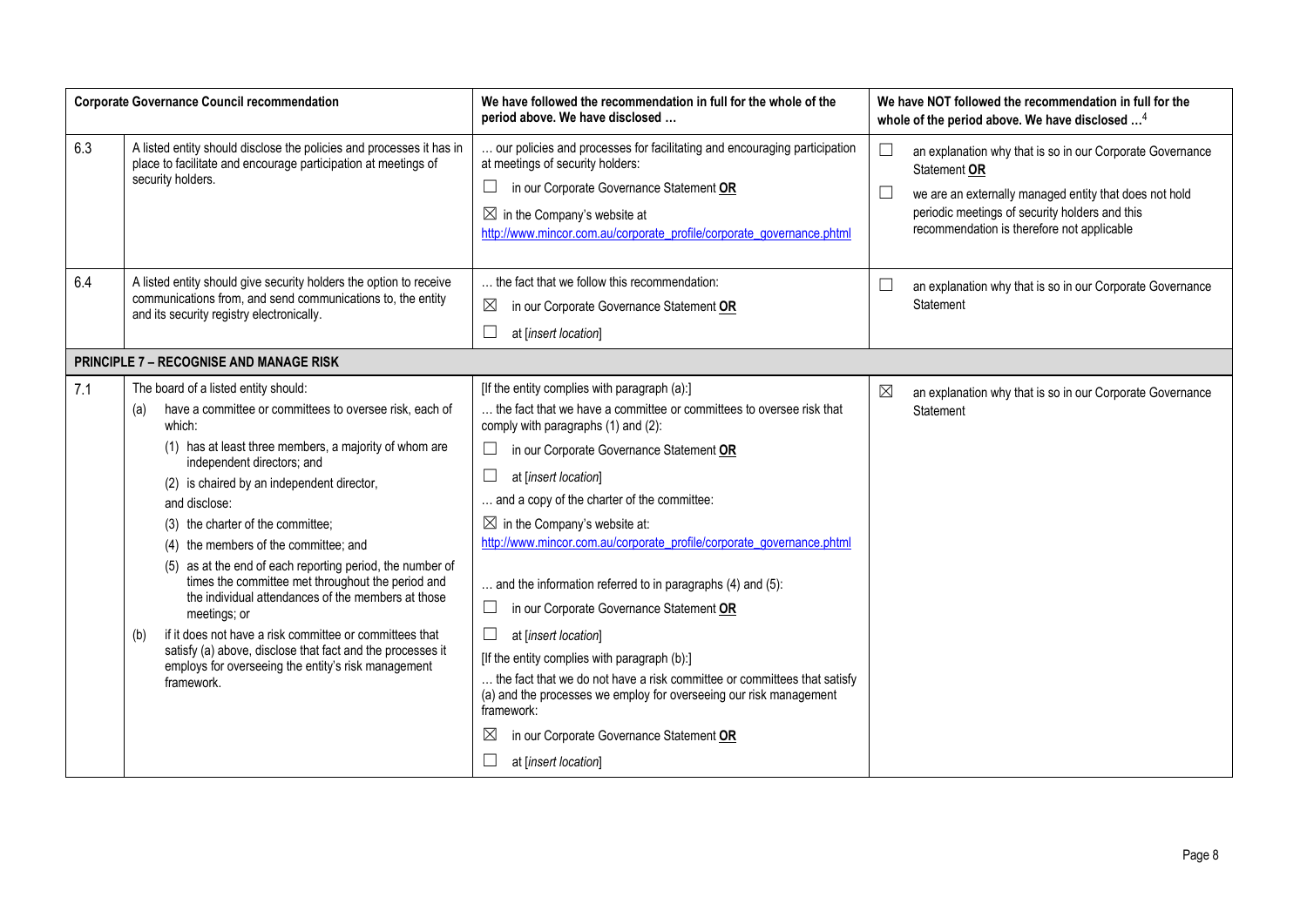|     | <b>Corporate Governance Council recommendation</b>                                                                                                                                                                                                                                                                                                                           | We have followed the recommendation in full for the whole of the<br>period above. We have disclosed                                                                                                                                                                                                                                                                                                                                                                                                                                                                | We have NOT followed the recommendation in full for the<br>whole of the period above. We have disclosed <sup>4</sup> |
|-----|------------------------------------------------------------------------------------------------------------------------------------------------------------------------------------------------------------------------------------------------------------------------------------------------------------------------------------------------------------------------------|--------------------------------------------------------------------------------------------------------------------------------------------------------------------------------------------------------------------------------------------------------------------------------------------------------------------------------------------------------------------------------------------------------------------------------------------------------------------------------------------------------------------------------------------------------------------|----------------------------------------------------------------------------------------------------------------------|
| 7.2 | The board or a committee of the board should:<br>review the entity's risk management framework at least<br>(a)<br>annually to satisfy itself that it continues to be sound; and                                                                                                                                                                                              | the fact that board or a committee of the board reviews the entity's risk<br>management framework at least annually to satisfy itself that it continues<br>to be sound:                                                                                                                                                                                                                                                                                                                                                                                            | $\Box$<br>an explanation why that is so in our Corporate Governance<br>Statement                                     |
|     | disclose, in relation to each reporting period, whether such<br>(b)                                                                                                                                                                                                                                                                                                          | in our Corporate Governance Statement OR<br>$\boxtimes$                                                                                                                                                                                                                                                                                                                                                                                                                                                                                                            |                                                                                                                      |
|     | a review has taken place.                                                                                                                                                                                                                                                                                                                                                    | Ш<br>at [insert location]                                                                                                                                                                                                                                                                                                                                                                                                                                                                                                                                          |                                                                                                                      |
|     |                                                                                                                                                                                                                                                                                                                                                                              | and that such a review has taken place in the reporting period covered<br>by this Appendix 4G:                                                                                                                                                                                                                                                                                                                                                                                                                                                                     |                                                                                                                      |
|     |                                                                                                                                                                                                                                                                                                                                                                              | $\boxtimes$<br>in our Corporate Governance Statement OR                                                                                                                                                                                                                                                                                                                                                                                                                                                                                                            |                                                                                                                      |
|     |                                                                                                                                                                                                                                                                                                                                                                              | at [insert location]                                                                                                                                                                                                                                                                                                                                                                                                                                                                                                                                               |                                                                                                                      |
| 7.3 | A listed entity should disclose:<br>if it has an internal audit function, how the function is<br>(a)<br>structured and what role it performs; or<br>if it does not have an internal audit function, that fact and<br>(b)<br>the processes it employs for evaluating and continually<br>improving the effectiveness of its risk management and<br>internal control processes. | [If the entity complies with paragraph (a):]<br>how our internal audit function is structured and what role it performs:<br>in our Corporate Governance Statement OR<br>⊔<br>$\Box$<br>at [insert location]<br>[If the entity complies with paragraph (b):]<br>the fact that we do not have an internal audit function and the<br>processes we employ for evaluating and continually improving the<br>effectiveness of our risk management and internal control processes:<br>$\boxtimes$<br>in our Corporate Governance Statement OR<br>at [insert location]<br>ப | $\boxtimes$<br>an explanation why that is so in our Corporate Governance<br>Statement                                |
| 7.4 | A listed entity should disclose whether it has any material<br>exposure to economic, environmental and social sustainability<br>risks and, if it does, how it manages or intends to manage those<br>risks.                                                                                                                                                                   | whether we have any material exposure to economic, environmental<br>and social sustainability risks and, if we do, how we manage or intend to<br>manage those risks:<br>$\boxtimes$<br>in our Corporate Governance Statement OR<br>at [insert location]                                                                                                                                                                                                                                                                                                            | $\Box$<br>an explanation why that is so in our Corporate Governance<br>Statement                                     |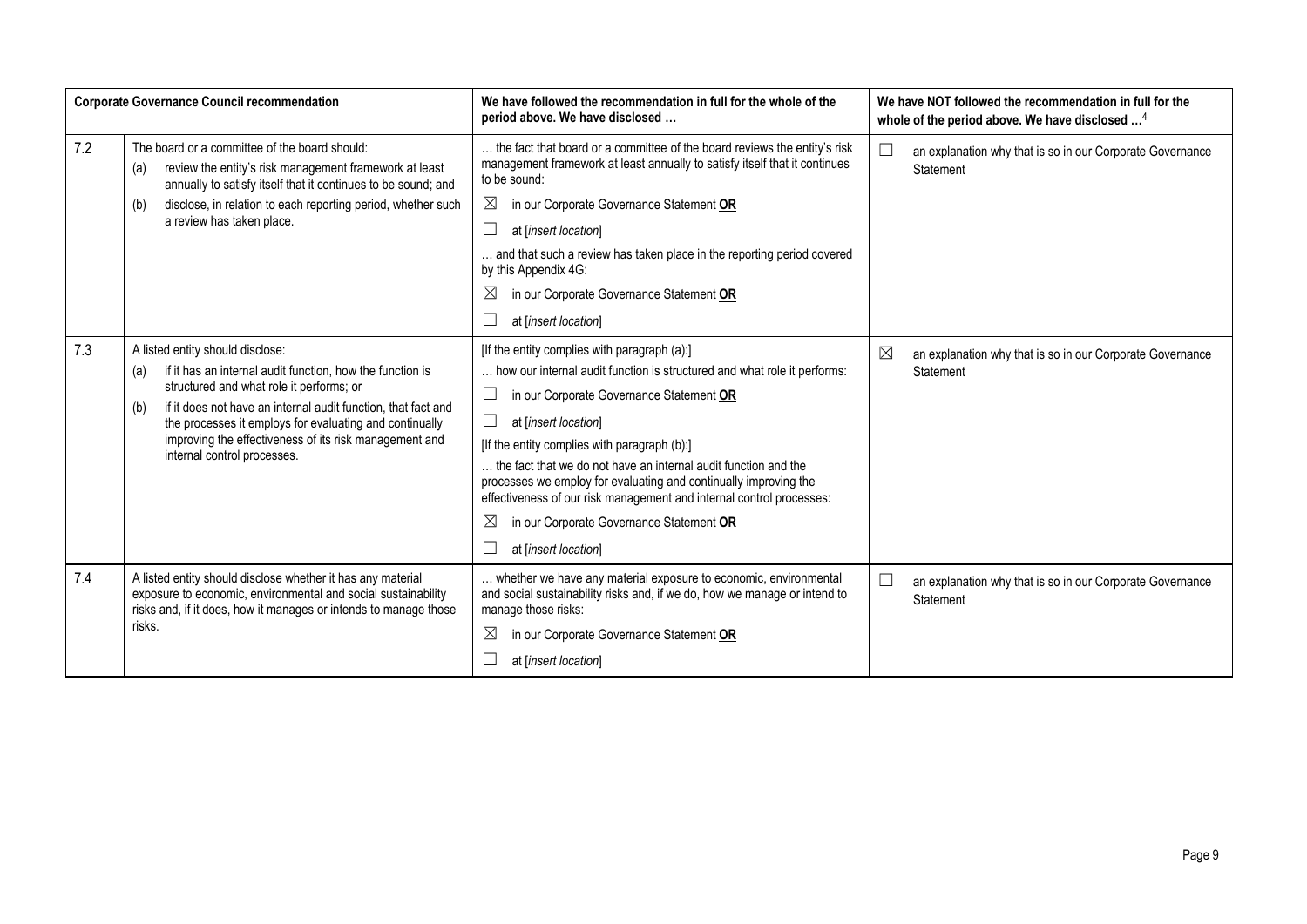|     | <b>Corporate Governance Council recommendation</b>                                                                                                                                                                                                                                                                                                                                                                                                                                                                                                                                                                                                                                                                                                                                                   | We have followed the recommendation in full for the whole of the<br>period above. We have disclosed                                                                                                                                                                                                                                                                                                                                                                                                                                                                                                                                                                                                                                                                                                                                                                                                                                                                                                        | We have NOT followed the recommendation in full for the<br>whole of the period above. We have disclosed <sup>4</sup>                                                                        |
|-----|------------------------------------------------------------------------------------------------------------------------------------------------------------------------------------------------------------------------------------------------------------------------------------------------------------------------------------------------------------------------------------------------------------------------------------------------------------------------------------------------------------------------------------------------------------------------------------------------------------------------------------------------------------------------------------------------------------------------------------------------------------------------------------------------------|------------------------------------------------------------------------------------------------------------------------------------------------------------------------------------------------------------------------------------------------------------------------------------------------------------------------------------------------------------------------------------------------------------------------------------------------------------------------------------------------------------------------------------------------------------------------------------------------------------------------------------------------------------------------------------------------------------------------------------------------------------------------------------------------------------------------------------------------------------------------------------------------------------------------------------------------------------------------------------------------------------|---------------------------------------------------------------------------------------------------------------------------------------------------------------------------------------------|
|     | <b>PRINCIPLE 8 - REMUNERATE FAIRLY AND RESPONSIBLY</b>                                                                                                                                                                                                                                                                                                                                                                                                                                                                                                                                                                                                                                                                                                                                               |                                                                                                                                                                                                                                                                                                                                                                                                                                                                                                                                                                                                                                                                                                                                                                                                                                                                                                                                                                                                            |                                                                                                                                                                                             |
| 8.1 | The board of a listed entity should:<br>have a remuneration committee which:<br>(a)<br>(1) has at least three members, a majority of whom are<br>independent directors; and<br>(2) is chaired by an independent director,<br>and disclose:<br>(3) the charter of the committee;<br>(4) the members of the committee; and<br>(5) as at the end of each reporting period, the number of<br>times the committee met throughout the period and<br>the individual attendances of the members at those<br>meetings; or<br>if it does not have a remuneration committee, disclose that<br>(b)<br>fact and the processes it employs for setting the level and<br>composition of remuneration for directors and senior<br>executives and ensuring that such remuneration is<br>appropriate and not excessive. | [If the entity complies with paragraph (a):]<br>the fact that we have a remuneration committee that complies with<br>paragraphs (1) and (2):<br>$\boxtimes$<br>in our Corporate Governance Statement OR<br>⊔<br>at [insert location]<br>and a copy of the charter of the committee:<br>$\boxtimes$ in the Company's website at<br>http://www.mincor.com.au/corporate_profile/corporate_governance.phtml<br>$\ldots$ and the information referred to in paragraphs (4) and (5):<br>$\Box$<br>in our Corporate Governance Statement OR<br>⊠<br>in the Directors' report on page 34 of the Company's 2015 Annual<br>Report.<br>[If the entity complies with paragraph (b):]<br>the fact that we do not have a remuneration committee and the<br>processes we employ for setting the level and composition of<br>remuneration for directors and senior executives and ensuring that such<br>remuneration is appropriate and not excessive:<br>in our Corporate Governance Statement OR<br>at [insert location] | ⊔<br>an explanation why that is so in our Corporate Governance<br>Statement OR<br>$\Box$<br>we are an externally managed entity and this recommendation<br>therefore not applicable         |
| 8.2 | A listed entity should separately disclose its policies and<br>practices regarding the remuneration of non-executive directors<br>and the remuneration of executive directors and other senior<br>executives.                                                                                                                                                                                                                                                                                                                                                                                                                                                                                                                                                                                        | . separately our remuneration policies and practices regarding the<br>remuneration of non-executive directors and the remuneration of executive<br>directors and other senior executives:<br>$\Box$<br>in our Corporate Governance Statement OR<br>$\bowtie$<br>in the 'Remuneration Report' which forms part of the Directors'<br>Report and commences on page 34 of the Company's 2015 Annual<br>Report.                                                                                                                                                                                                                                                                                                                                                                                                                                                                                                                                                                                                 | $\Box$<br>an explanation why that is so in our Corporate Governance<br>Statement OR<br>$\Box$<br>we are an externally managed entity and this<br>recommendation is therefore not applicable |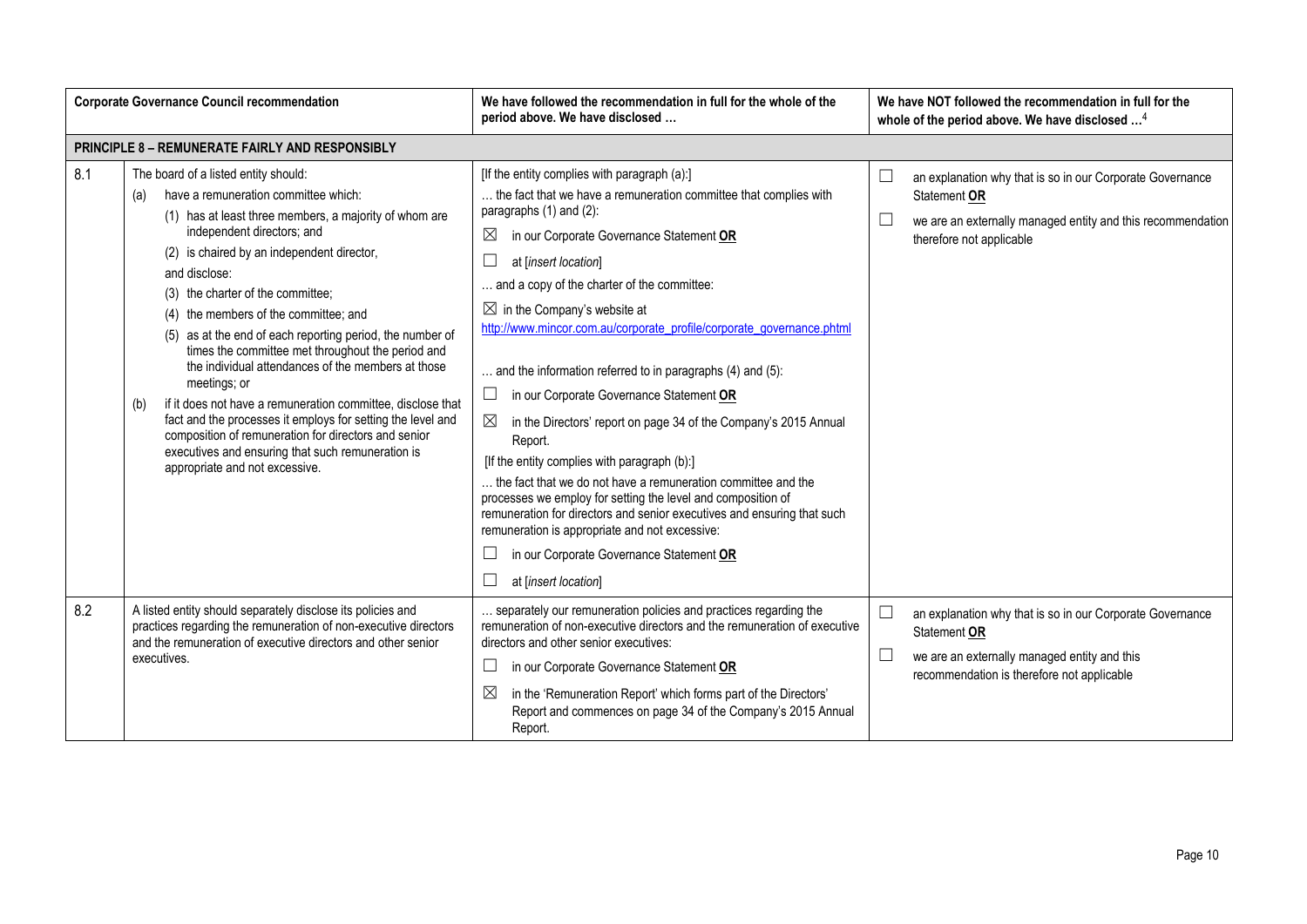|     | <b>Corporate Governance Council recommendation</b>                                                                                                                                                                                                                                                                                                                                                                     | We have followed the recommendation in full for the whole of the<br>period above. We have disclosed                                | We have NOT followed the recommendation in full for the<br>whole of the period above. We have disclosed <sup>4</sup>                                                                                                                                                                    |
|-----|------------------------------------------------------------------------------------------------------------------------------------------------------------------------------------------------------------------------------------------------------------------------------------------------------------------------------------------------------------------------------------------------------------------------|------------------------------------------------------------------------------------------------------------------------------------|-----------------------------------------------------------------------------------------------------------------------------------------------------------------------------------------------------------------------------------------------------------------------------------------|
| 8.3 | A listed entity which has an equity-based remuneration scheme<br>should:<br>have a policy on whether participants are permitted to<br>(a)<br>enter into transactions (whether through the use of<br>derivatives or otherwise) which limit the economic risk of<br>participating in the scheme; and<br>disclose that policy or a summary of it.<br>(b)                                                                  | our policy on this issue or a summary of it:<br>$\boxtimes$<br>in our Corporate Governance Statement OR<br>at [insert location]    | an explanation why that is so in our Corporate Governance<br>Statement OR<br>we do not have an equity-based remuneration scheme and<br>this recommendation is therefore not applicable OR<br>we are an externally managed entity and this<br>recommendation is therefore not applicable |
|     | ADDITIONAL DISCLOSURES APPLICABLE TO EXTERNALLY MANAGED LISTED ENTITIES                                                                                                                                                                                                                                                                                                                                                |                                                                                                                                    |                                                                                                                                                                                                                                                                                         |
|     | Alternative to Recommendation 1.1 for externally managed listed<br>entities:<br>The responsible entity of an externally managed listed entity<br>should disclose:<br>the arrangements between the responsible entity and the<br>(a)<br>listed entity for managing the affairs of the listed entity;<br>the role and responsibility of the board of the responsible<br>(b)<br>entity for overseeing those arrangements. | the information referred to in paragraphs (a) and (b):<br>in our Corporate Governance Statement OR<br>at [insert location]         | an explanation why that is so in our Corporate Governance<br>Statement                                                                                                                                                                                                                  |
|     | Alternative to Recommendations 8.1, 8.2 and 8.3 for externally<br>managed listed entities:<br>An externally managed listed entity should clearly disclose the<br>terms governing the remuneration of the manager.                                                                                                                                                                                                      | the terms governing our remuneration as manager of the entity:<br>in our Corporate Governance Statement OR<br>at [insert location] | an explanation why that is so in our Corporate Governance<br>Statement                                                                                                                                                                                                                  |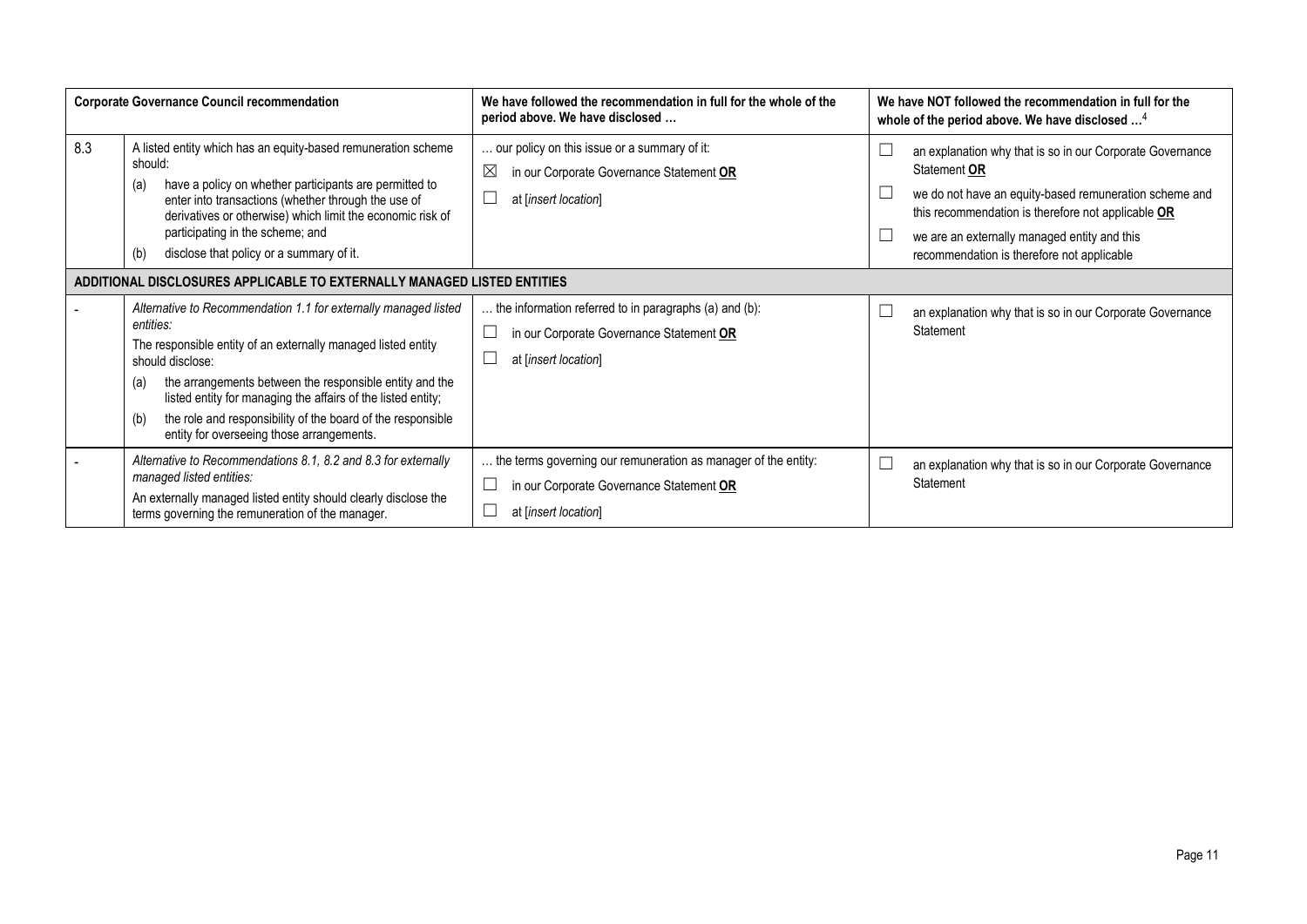

# MINCOR

# **CORPORATE GOVERNANCE STATEMENT**

### **Approach to Corporate Governance**

Mincor Resources NL ACN 072 745 692 (**Company**) has established a corporate governance framework, the key features of which are set out in this statement. In establishing its corporate governance framework, the Company has referred to the recommendations set out in the ASX Corporate Governance Council's Corporate Governance Principles and Recommendations 3rd edition (**Principles & Recommendations**). The Company has followed each recommendation where the Board has considered the recommendation to be an appropriate benchmark for its corporate governance practices. Where the Company's corporate governance practices follow a recommendation, the Board has made appropriate statements reporting on the adoption of the recommendation. In compliance with the "if not, why not" reporting regime, where, after due consideration, the Company's corporate governance practices do not follow a recommendation, the Board has explained it reasons for not following the recommendation and disclosed what, if any, alternative practices the Company has adopted instead of those in the recommendation.

The following governance-related documents can be found on the Company's website at http://www.mincor.com.au/corporate\_profile/corporate\_governance.phtml :

#### **Charters**

Board Audit Committee Nomination Committee Remuneration Committee Risk Committee

#### **Policies and Procedures**

Process for Performance Evaluations Policy and Procedure for the Selection and (Re)‐Appointment of Directors Induction Program Diversity Policy (summary) Code of Conduct (summary) Policy on Continuous Disclosure (summary) Compliance Procedures (summary) Shareholder Communication and Investor Relations Policy Securities Trading Policy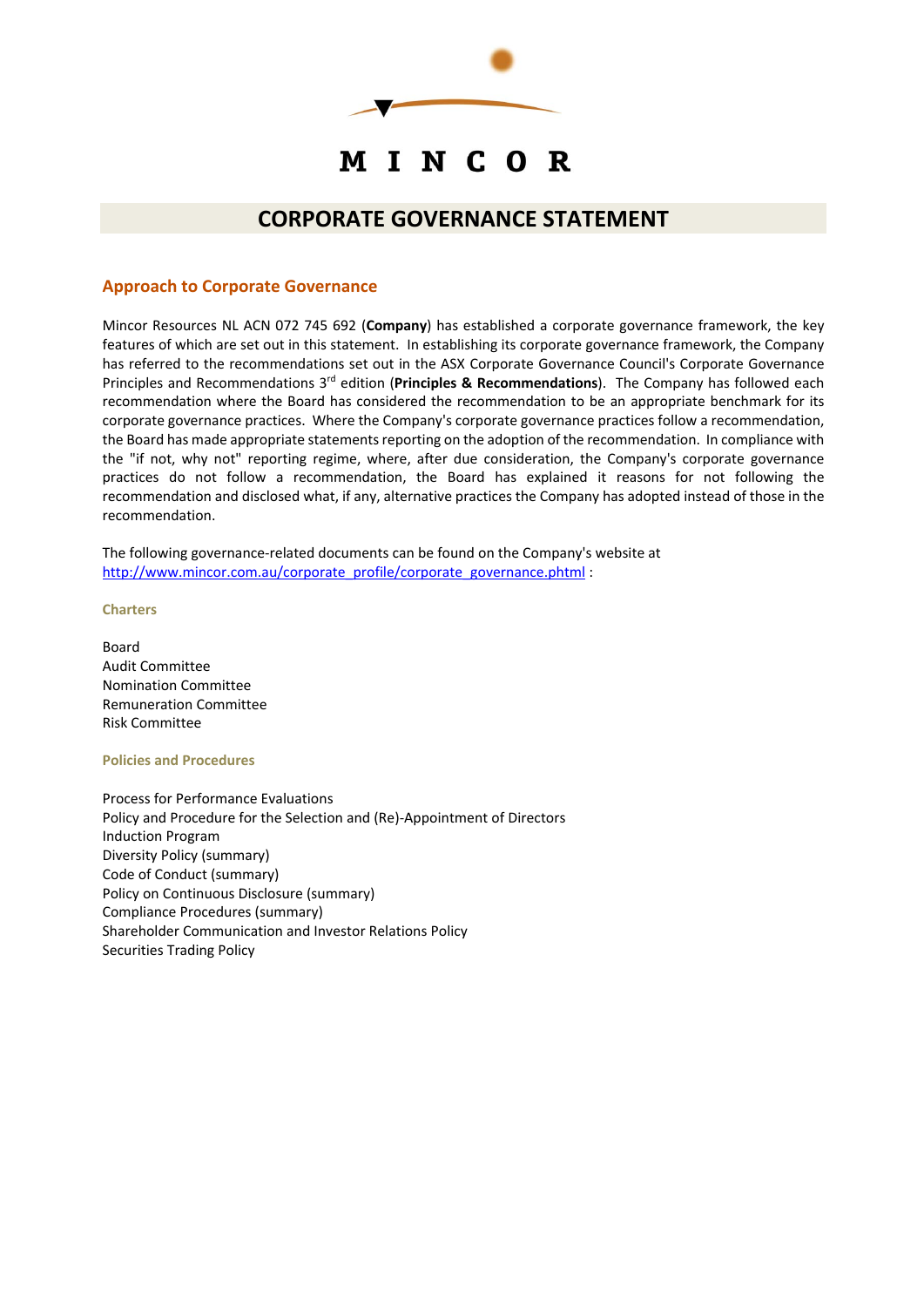

#### **Disclosure – Principles and Recommendations**

The Company reports below on whether it has followed each of the recommendations during the 2014/2015 financial year (**Reporting Period**). The information in this statement is current at 21 September 2015. This statement was approved by a resolution of the Board on 12 August 2015.

| Principle                                                                                                                                                                                                  |                                                                                                                                                                                                                                                                                                                                           | <b>Disclosure</b>                                                                                                                                                                                                                                                                                                                                                                                                                                                                                                                                                          |
|------------------------------------------------------------------------------------------------------------------------------------------------------------------------------------------------------------|-------------------------------------------------------------------------------------------------------------------------------------------------------------------------------------------------------------------------------------------------------------------------------------------------------------------------------------------|----------------------------------------------------------------------------------------------------------------------------------------------------------------------------------------------------------------------------------------------------------------------------------------------------------------------------------------------------------------------------------------------------------------------------------------------------------------------------------------------------------------------------------------------------------------------------|
|                                                                                                                                                                                                            | Lay solid foundations for management and oversight                                                                                                                                                                                                                                                                                        |                                                                                                                                                                                                                                                                                                                                                                                                                                                                                                                                                                            |
|                                                                                                                                                                                                            | <b>Recommendation 1.1</b>                                                                                                                                                                                                                                                                                                                 |                                                                                                                                                                                                                                                                                                                                                                                                                                                                                                                                                                            |
| a)<br>b)                                                                                                                                                                                                   | A listed entity should disclose:<br>the respective roles and responsibilities of its board and<br>management; and<br>those matters expressly reserved to the board and those<br>delegated to management.                                                                                                                                  | The Company has established the respective roles and responsibilities of its Board and management, and those matters expressly reserved<br>to the Board and those delegated to management and has documented this in its Board Charter.                                                                                                                                                                                                                                                                                                                                    |
|                                                                                                                                                                                                            | <b>Recommendation 1.2</b>                                                                                                                                                                                                                                                                                                                 |                                                                                                                                                                                                                                                                                                                                                                                                                                                                                                                                                                            |
| a)<br>b)                                                                                                                                                                                                   | A listed entity should:<br>undertake appropriate checks before appointing a person, or<br>putting forward to security holders a candidate for election, as<br>a director; and<br>provide security holders with all material information in its<br>possession relevant to a decision on whether or not to elect or<br>re-elect a director. | The Company undertakes appropriate checks before appointing a person, or putting forward to shareholders a candidate for election as a<br>director and provides shareholders with all material information in its possession relevant to a decision on whether or not to elect or re-<br>elect a director.<br>The checks which are undertaken, and the information provided to shareholders are set out in the Company's Policy and Procedure for the<br>Selection and (Re) Appointment of Directors.                                                                      |
|                                                                                                                                                                                                            | <b>Recommendation 1.3</b>                                                                                                                                                                                                                                                                                                                 |                                                                                                                                                                                                                                                                                                                                                                                                                                                                                                                                                                            |
| A listed entity should have a written agreement with each director<br>and senior executive setting out the terms of their appointment.                                                                     |                                                                                                                                                                                                                                                                                                                                           | The Company has a written agreement with each director and senior executive setting out the terms of their appointment. The material<br>terms of any employment, service or consultancy agreement the Company, or any of its child entities, has entered into with its Managing<br>Director, any of its directors, and any other person or entity who is related party of the Managing Director or any of its directors has been<br>disclosed in accordance with ASX Listing Rule 3.16.4 (taking into consideration the exclusions from disclosure outlined in that rule). |
| <b>Recommendation 1.4</b><br>The Company Secretary of a listed entity should be accountable<br>directly to the board, through the chair, on all matters to do with the<br>proper functioning of the board. |                                                                                                                                                                                                                                                                                                                                           | The Company Secretary is accountable directly to the Board, through the Chair, on all matters to do with the proper functioning of the Board<br>as outlined in the Company's Board Charter.                                                                                                                                                                                                                                                                                                                                                                                |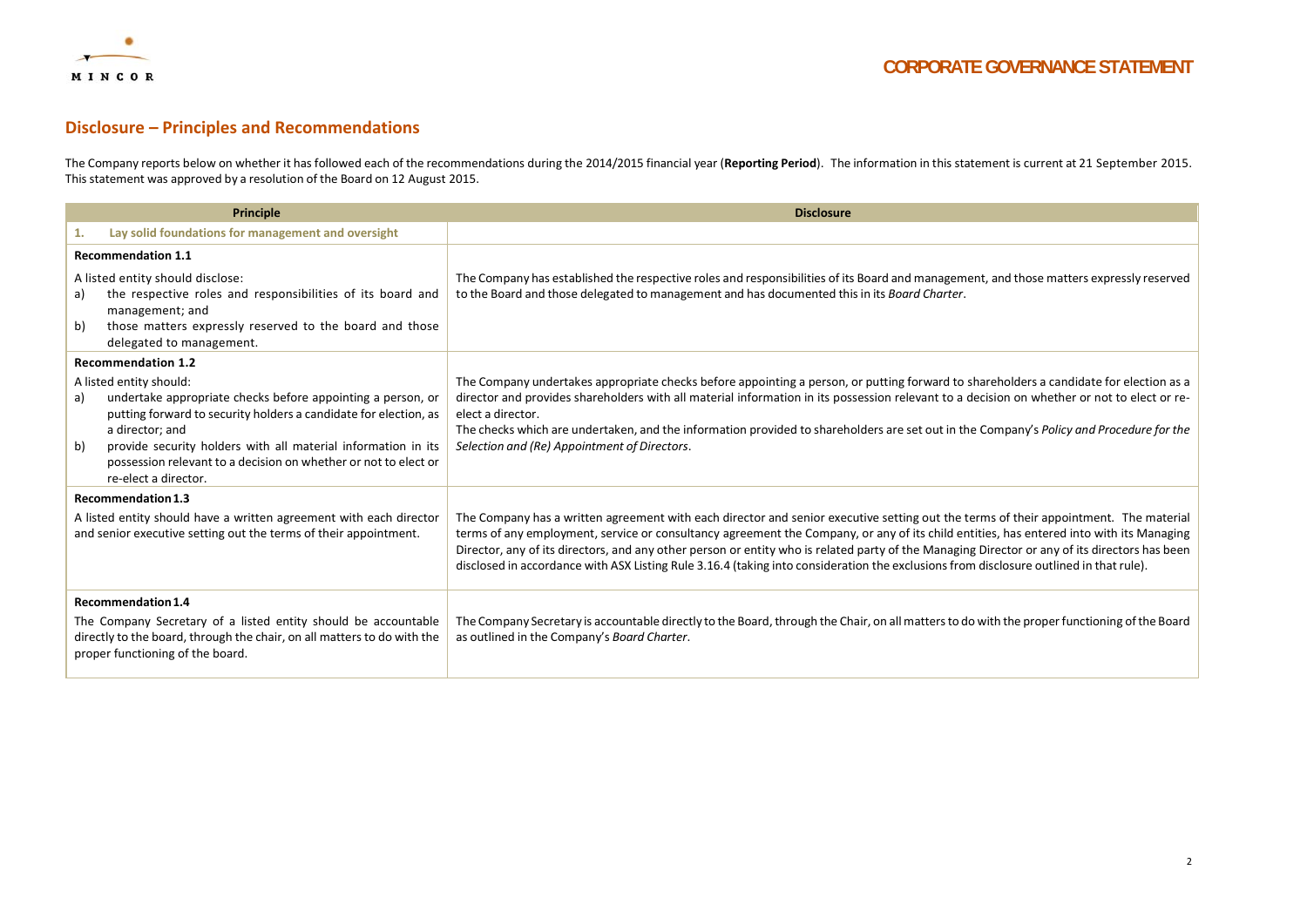

**Principle Disclosure**

#### **Recommendation1.5**

A listed entity should:

- a) have <sup>a</sup> diversity policy which includes requirement for the board or <sup>a</sup> relevant committee of the board to set measurable objectives for achieving gender diversity and to assess annually both the objectives and the entity's progress in achieving them;
- b) disclose that policy or <sup>a</sup> summary of it; and
- c) disclose as at the end of each reporting period the measurable objectives for achieving gender diversity set by the board or <sup>a</sup> relevant committee of the board in accordance with the entity's diversity policy and its progress towards achieving them, and either;
	- i. the respective proportions of men and women on the board, in senior executive positions and across the whole organisation (including how the entity has defined 'senior executive' for these purposes); or
	- ii. if the entity is <sup>a</sup> 'relevant employer' under the Workplace Gender Equality Act, the entity's most recent 'Gender Equality Indicator's', as defined in and published under that Act.

The Company has <sup>a</sup> Diversity Policy, which includes requirements for the Nomination Committee to set measurable objectives for achieving gender diversity and to assess annually both the objectives and the Company's progressin achieving them.

The following measurable objectives for achieving gender diversity have been set by the Nomination Committee in accordance with the Diversity Policy. The Company's progresstowards achieving each measurable objective is also set out below.

| <b>Measurable objective</b> |                                                                                                                                                                                                                                                            | Progress towards achieving objective                                                                                                                                                                                                         |
|-----------------------------|------------------------------------------------------------------------------------------------------------------------------------------------------------------------------------------------------------------------------------------------------------|----------------------------------------------------------------------------------------------------------------------------------------------------------------------------------------------------------------------------------------------|
| 1.                          | Complete a thorough gender remuneration gap analysis<br>each year to ensure no gender bias exists at any level of<br>the organisation.                                                                                                                     | Remuneration/pay scales across the organisation are reviewed<br>annually as part of the annual remuneration review process. During<br>this process any inequalities between male/female remuneration<br>scales are identified and addressed. |
| 2.                          | Approach all recruitment and selection with equality<br>that ensures no bias towards either male or female<br>candidates (through job ads, briefings to recruitment<br>agents, selection criteria based on experience,<br>applicants considered on merit). | All recruitment and selection that took place during the Reporting<br>Period was approached in accordance with the objective.                                                                                                                |
| 3.                          | Approach all promotions with equality that ensures no<br>bias towards male or female candidates (i.e. best person<br>for the role).                                                                                                                        | All promotions that took place during the Reporting Period were<br>approached in accordance with the objective.                                                                                                                              |
| 4.                          | Approach all training and career<br>development<br>opportunities with equality to ensure no bias towards<br>any staff member(s).                                                                                                                           | All training and career development that took place during the<br>Reporting Period was approached in accordance with the objective.                                                                                                          |
| 5.                          | Offer flexible working arrangements for mothers of<br>young children, provided the arrangement is acceptable<br>to both the employee and the Company.                                                                                                      | Flexible working arrangements continued to be offered in<br>accordance with the objective during the Reporting Period. The<br>arrangements are also reviewed as part of the annual performance<br>and remuneration review process.           |

In addition, in June 2015, the Nomination Committee established the following further measurable objective. The Company's progresstowards achieving the additional measurable objective during the Reporting Period is also set out below.

| Measurable objective                                 | Progress towards achieving objective                             |
|------------------------------------------------------|------------------------------------------------------------------|
| 6. Review and compare Mincor's gender composition    | The Board assessed Mincor's workforce gender composition during  |
| profile compared to industry benchmarks and consider | the Reporting Period and noted that the workforce had contracted |
| whether there any benchmark shortfall might suggest  | during this period and that there had been no significant        |
| bias in recruitment.                                 | recruitment during the period.                                   |

The Company is <sup>a</sup> "relevant employer" under the *Workplace Gender Equality Act 2012* (Cth) (**WGEA**). The WGEA requires the Company to make annual filings in respect of the 12 month period ending 31 March with the Workplace Gender Equality Agency disclosing its "Gender Equality Indicators". A copy of the Company's report for the 12‐month period ended 31 March 2015 can be found at http://www.mincor.com.au/employment/equal\_opportunity\_employer.phtml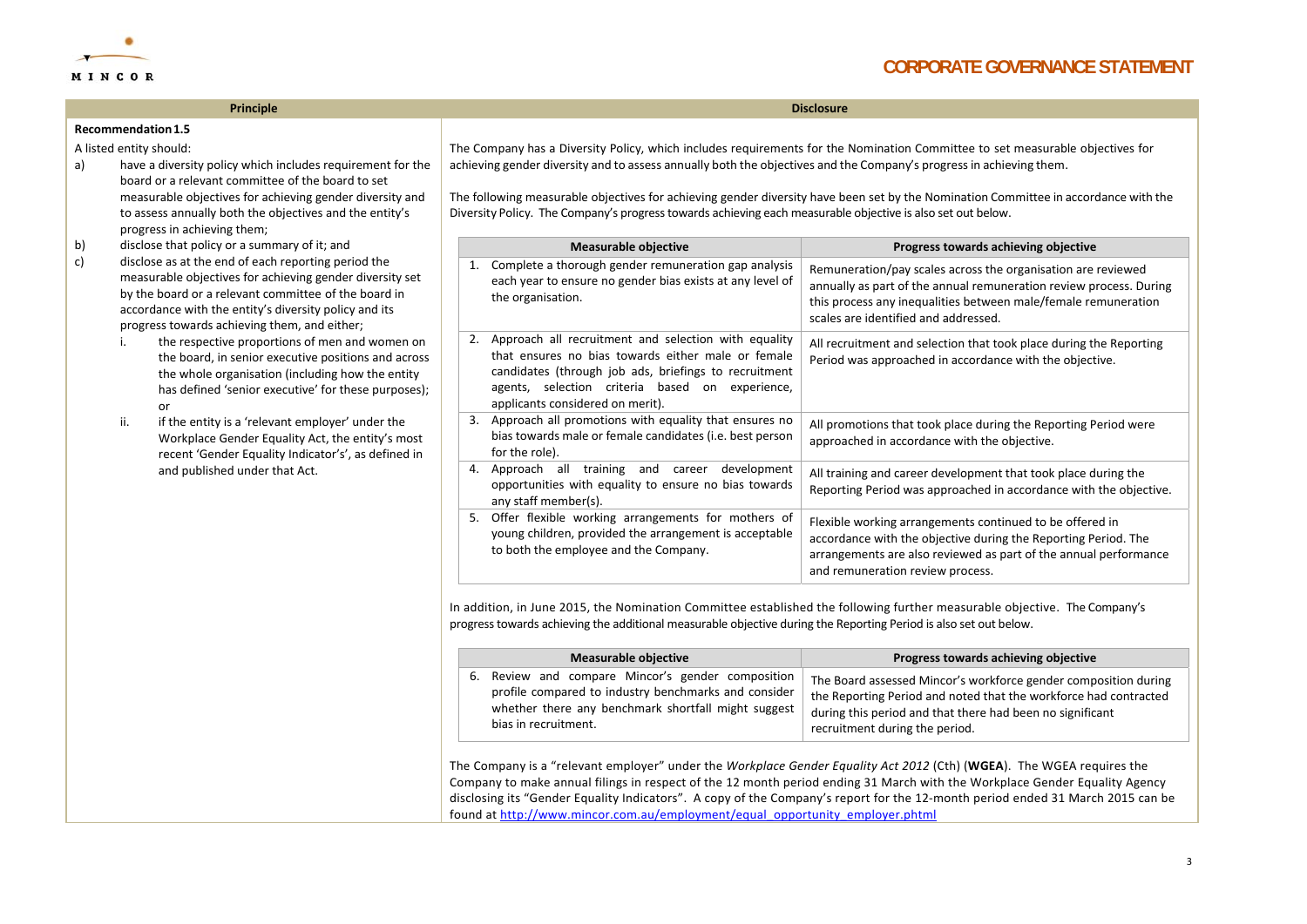

|                                               | <b>Principle</b>                                                                                                                                                                                                                                                                                                                           | <b>Disclosure</b>                                                                                                                                                                                                                                                                                                                         |
|-----------------------------------------------|--------------------------------------------------------------------------------------------------------------------------------------------------------------------------------------------------------------------------------------------------------------------------------------------------------------------------------------------|-------------------------------------------------------------------------------------------------------------------------------------------------------------------------------------------------------------------------------------------------------------------------------------------------------------------------------------------|
| a)                                            | Recommendation 1.6<br>A listed entity should:<br>have and disclose a process for periodically evaluating the<br>performance of the board, its committees and individual<br>directors; and                                                                                                                                                  | The Chair is responsible for evaluation of the Board and, when deemed appropriate, Board committees and individual directors in<br>accordance with the Process for Performance Evaluations.<br>During the Reporting Period an evaluation of the Board, its committees, and individual directors took place in accordance with the process |
| b)                                            | disclose, in relation to each reporting period, whether a<br>performance evaluation was undertaken in the reporting<br>period in accordance with that process.                                                                                                                                                                             | disclosed.                                                                                                                                                                                                                                                                                                                                |
|                                               | Recommendation 1.7                                                                                                                                                                                                                                                                                                                         |                                                                                                                                                                                                                                                                                                                                           |
| a)                                            | A listed entity should:<br>have and disclose a process for periodically evaluating the<br>performance of its senior executives; and                                                                                                                                                                                                        | The Managing Director is responsible for evaluating the performance of senior executives in accordance with the process disclosed in the<br>Company's Process for Performance Evaluations.                                                                                                                                                |
| b)                                            | disclose, in relation to each reporting period, whether a<br>performance valuation was undertaken in the reporting<br>period in accordance with that process.                                                                                                                                                                              | The Nomination Committee is responsible for evaluating the performance of the Managing Director.<br>During the Reporting Period an evaluation of the Managing Director and senior executives took place in accordance with the process<br>disclosed.                                                                                      |
| <b>Structure the Board to add value</b><br>2. |                                                                                                                                                                                                                                                                                                                                            |                                                                                                                                                                                                                                                                                                                                           |
|                                               | <b>Recommendation 2.1</b>                                                                                                                                                                                                                                                                                                                  |                                                                                                                                                                                                                                                                                                                                           |
| a)                                            | The board of a listed entity should:<br>have a nomination committee which:<br>1) has at least three members, a majority of whom are                                                                                                                                                                                                        | The Board has established a Nomination Committee comprising Ian Burston (Chair), David Moore and David Humann. The Nomination<br>Committee is structured in accordance with Recommendation 2.1.                                                                                                                                           |
|                                               | independent directors; and<br>is chaired by an independent director,<br>2)                                                                                                                                                                                                                                                                 | Details of director attendance at Nomination Committee meetings during the Reporting Period are set out in a table in the Directors'<br>Report on page 34 of the Company's 2015 Annual Report.                                                                                                                                            |
|                                               | and disclose:<br>the charter of the committee;<br>3)<br>the members of the committee; and<br>4)                                                                                                                                                                                                                                            | The Board has adopted a Nomination Committee Charter which describes the role, composition, functions and responsibilities of the<br>Nomination Committee and is disclosed on the Company's website.                                                                                                                                      |
|                                               | as at the end of each reporting period, the number of<br>5)<br>times the committee met throughout the period and<br>the individual attendances of the members at those<br>meetings; or                                                                                                                                                     |                                                                                                                                                                                                                                                                                                                                           |
| b)                                            | if it does not have a nomination committee, disclose that<br>fact and the processes it employs to address board<br>succession issues and to ensure that the board has the<br>appropriate balance of skills, knowledge, experience,<br>independence and diversity to enable it to discharge its<br>duties and responsibilities effectively. |                                                                                                                                                                                                                                                                                                                                           |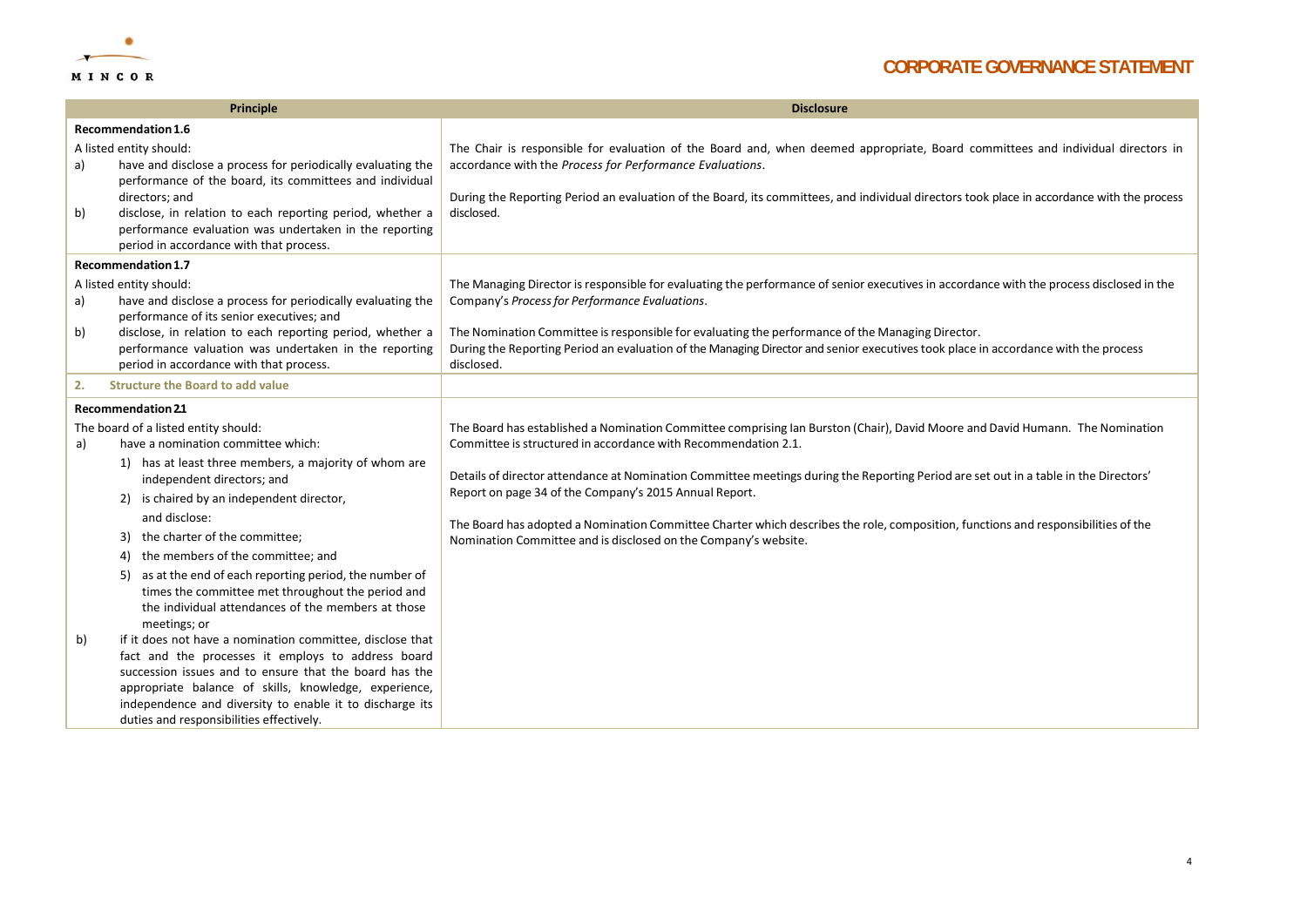

| Principle                                                                                                                                                                                                                                                       | <b>Disclosure</b>                                                                                                                                                                                                                                                                                                                                                                                                                                                                                                                                                                                                                                                                                                                                                                                                                                                                                                          |
|-----------------------------------------------------------------------------------------------------------------------------------------------------------------------------------------------------------------------------------------------------------------|----------------------------------------------------------------------------------------------------------------------------------------------------------------------------------------------------------------------------------------------------------------------------------------------------------------------------------------------------------------------------------------------------------------------------------------------------------------------------------------------------------------------------------------------------------------------------------------------------------------------------------------------------------------------------------------------------------------------------------------------------------------------------------------------------------------------------------------------------------------------------------------------------------------------------|
| <b>Recommendation 2.2</b>                                                                                                                                                                                                                                       |                                                                                                                                                                                                                                                                                                                                                                                                                                                                                                                                                                                                                                                                                                                                                                                                                                                                                                                            |
| A listed entity should have and disclose a board skills matrix<br>setting out the mix of skills and diversity that the board currently<br>has or is looking to achieve in its membership.                                                                       | The Board utilises a skills matrix, which identifies the skills that should be held collectively by the Board as a whole, and nominates<br>whether the Board considers the skill to be 'essential' on the Board, 'desirable' on the Board, or 'obtainable' by the Board<br>(meaning that the skill can be 'brought' or 'bought' into the Board as and when required). The mix of skills and diversity that the<br>Board has identified to currently be in its memberships are strategy, financial performance, financial markets, risk and compliance,<br>corporate governance, executive management, commercial, exploration and geology, mining, mineral processing and sustainability<br>skills. The Board also considers information technology and legal skills to be relevant to the Board, but has characterised these<br>skills as 'obtainable' and are "brought" or "bought" into the Board as and when required. |
| Recommendation 2.3                                                                                                                                                                                                                                              |                                                                                                                                                                                                                                                                                                                                                                                                                                                                                                                                                                                                                                                                                                                                                                                                                                                                                                                            |
| A listed entity should disclose:<br>the names of the directors considered by the board to be<br>a)<br>independent directors;                                                                                                                                    | The Board considers the independence of directors having regard to the relationships listed in Box 2.3 of the Principles &<br>Recommendations.                                                                                                                                                                                                                                                                                                                                                                                                                                                                                                                                                                                                                                                                                                                                                                             |
| if a director has an interest, position, association or<br>b)<br>relationship of the type described in Box 2.3 but the board<br>is of the opinion that it does not compromise the                                                                               | The independent directors of the Company are David Humann, Ian Burston and Jack Gardner. The length of service of each Director is set<br>out in the Directors' Report on pages 31 & 32 of the Company's 2015 Annual Report.                                                                                                                                                                                                                                                                                                                                                                                                                                                                                                                                                                                                                                                                                               |
| independence of the direct, the nature of the interest,<br>position, association or relationship in question and an<br>explanation of why the board is of that opinion; and<br>the length of service of each director.<br>c)                                    | Each of Messrs, Humann, Burston and Gardner have been a member of the Board for in excess of 10 years. The Board considers the<br>independence of each of its non-executive directors at least annually. The Board has determined (in the absence of the directors whose<br>independence was being considered) that notwithstanding the length of service of the director that he had no close association with the<br>management of the Company or other members of the Board, and each non-executive director otherwise did not have any interest,<br>position, association or relationship of the type set out in the Company's Policy on Assessing the Independence of Directors. Accordingly,<br>Messrs Humann, Burston and Gardner are considered to be independent directors of the Company.                                                                                                                        |
| Recommendation 2.4                                                                                                                                                                                                                                              |                                                                                                                                                                                                                                                                                                                                                                                                                                                                                                                                                                                                                                                                                                                                                                                                                                                                                                                            |
| A majority of the board of a listed entity should be independent<br>directors.                                                                                                                                                                                  | The Board has a majority of directors who are independent.                                                                                                                                                                                                                                                                                                                                                                                                                                                                                                                                                                                                                                                                                                                                                                                                                                                                 |
| <b>Recommendation 2.5</b>                                                                                                                                                                                                                                       |                                                                                                                                                                                                                                                                                                                                                                                                                                                                                                                                                                                                                                                                                                                                                                                                                                                                                                                            |
| The chair of the board of a listed entity should be an independent<br>director and, in particular, should not be the same person as the<br>CEO of the entity.                                                                                                   | The independent Chair of the Board is David Humann, who is not also the Company's Managing Director.                                                                                                                                                                                                                                                                                                                                                                                                                                                                                                                                                                                                                                                                                                                                                                                                                       |
| <b>Recommendation 26</b>                                                                                                                                                                                                                                        |                                                                                                                                                                                                                                                                                                                                                                                                                                                                                                                                                                                                                                                                                                                                                                                                                                                                                                                            |
| A listed entity should have a program for inducting new directors<br>and provide appropriate professional development opportunities<br>for directors to develop and maintain the skills and knowledge<br>needed to perform their role as directors effectively. | The Company has an induction program that it uses to when new directors join the Board and when new senior executives are appointed.<br>The goal or the program is to assist new directors to participate fully and actively in Board decision-making at the earliest opportunity and<br>to assist senior executives to participate fully and actively in management decision-making at the earliest opportunity. The Company's<br>Induction Program is disclosed on the Company's website.                                                                                                                                                                                                                                                                                                                                                                                                                                |
|                                                                                                                                                                                                                                                                 | The Nomination Committee regularly reviews whether the directors as a group have the skills, knowledge and familiarity with the<br>Company and its operating environment required to fulfil their role on the Board and the Board committees effectively using a Board skills<br>matrix. Where any gaps are identified, the Nomination Committee considers what training or development should be undertaken to fill<br>those gaps. In particular, the Nomination Committee ensures that any director who does not have specialist accounting skills or<br>knowledge has a sufficient understanding of accounting matters to fulfil his or her responsibilities in relation to the Company's financial<br>statements. Directors also receive ongoing education on developments in accounting standards.                                                                                                                    |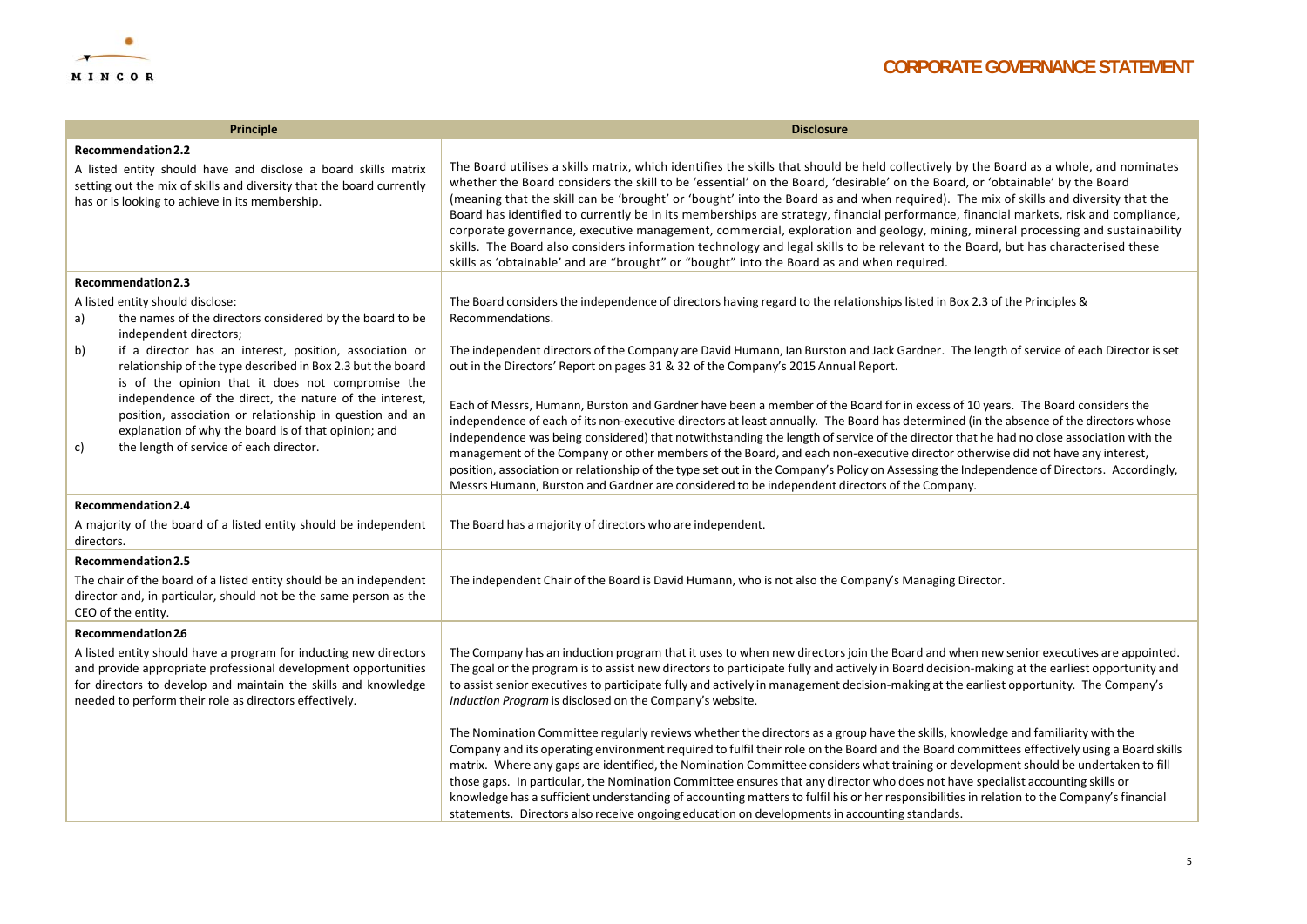

| Principle                                                                                                                                                                                                                                                                                                                                                                                                                                                                                                                                                                                           |                                                                                                                                                                                                                                                                                                                                                                                                                                                                                                                                                                                                                                                                                                                                                                                                                                                                                                                                                                                   | <b>Disclosure</b>                                                                                                                                                                                                                                                                                                                                                                                                                                                                                                                                                                                                                                                                                                                                                                                                                                                                                                                                                                                                                                                                                                                                                                                                                                                                                                                                                                                                                                                                                                                                                  |
|-----------------------------------------------------------------------------------------------------------------------------------------------------------------------------------------------------------------------------------------------------------------------------------------------------------------------------------------------------------------------------------------------------------------------------------------------------------------------------------------------------------------------------------------------------------------------------------------------------|-----------------------------------------------------------------------------------------------------------------------------------------------------------------------------------------------------------------------------------------------------------------------------------------------------------------------------------------------------------------------------------------------------------------------------------------------------------------------------------------------------------------------------------------------------------------------------------------------------------------------------------------------------------------------------------------------------------------------------------------------------------------------------------------------------------------------------------------------------------------------------------------------------------------------------------------------------------------------------------|--------------------------------------------------------------------------------------------------------------------------------------------------------------------------------------------------------------------------------------------------------------------------------------------------------------------------------------------------------------------------------------------------------------------------------------------------------------------------------------------------------------------------------------------------------------------------------------------------------------------------------------------------------------------------------------------------------------------------------------------------------------------------------------------------------------------------------------------------------------------------------------------------------------------------------------------------------------------------------------------------------------------------------------------------------------------------------------------------------------------------------------------------------------------------------------------------------------------------------------------------------------------------------------------------------------------------------------------------------------------------------------------------------------------------------------------------------------------------------------------------------------------------------------------------------------------|
| 3.                                                                                                                                                                                                                                                                                                                                                                                                                                                                                                                                                                                                  | <b>Act Ethically and Responsibly</b>                                                                                                                                                                                                                                                                                                                                                                                                                                                                                                                                                                                                                                                                                                                                                                                                                                                                                                                                              |                                                                                                                                                                                                                                                                                                                                                                                                                                                                                                                                                                                                                                                                                                                                                                                                                                                                                                                                                                                                                                                                                                                                                                                                                                                                                                                                                                                                                                                                                                                                                                    |
| a)<br>b)                                                                                                                                                                                                                                                                                                                                                                                                                                                                                                                                                                                            | Recommendation 3.1<br>A listed entity should:<br>have a code of conduct for its directors, senior executives<br>and employees; and<br>disclose that code or a summary of it.                                                                                                                                                                                                                                                                                                                                                                                                                                                                                                                                                                                                                                                                                                                                                                                                      | The Company has established a Code of Conduct for its directors, senior executives and employees, which is disclosed on the Company's<br>website.                                                                                                                                                                                                                                                                                                                                                                                                                                                                                                                                                                                                                                                                                                                                                                                                                                                                                                                                                                                                                                                                                                                                                                                                                                                                                                                                                                                                                  |
| 4.                                                                                                                                                                                                                                                                                                                                                                                                                                                                                                                                                                                                  | <b>Safeguard Integrity in Corporate Reporting</b>                                                                                                                                                                                                                                                                                                                                                                                                                                                                                                                                                                                                                                                                                                                                                                                                                                                                                                                                 |                                                                                                                                                                                                                                                                                                                                                                                                                                                                                                                                                                                                                                                                                                                                                                                                                                                                                                                                                                                                                                                                                                                                                                                                                                                                                                                                                                                                                                                                                                                                                                    |
|                                                                                                                                                                                                                                                                                                                                                                                                                                                                                                                                                                                                     | Recommendation 4.1                                                                                                                                                                                                                                                                                                                                                                                                                                                                                                                                                                                                                                                                                                                                                                                                                                                                                                                                                                |                                                                                                                                                                                                                                                                                                                                                                                                                                                                                                                                                                                                                                                                                                                                                                                                                                                                                                                                                                                                                                                                                                                                                                                                                                                                                                                                                                                                                                                                                                                                                                    |
| a)<br>b)                                                                                                                                                                                                                                                                                                                                                                                                                                                                                                                                                                                            | The board of a listed entity should:<br>have an audit committee which:<br>has at least three members, all of whom are non-<br>i.<br>executive directors and a majority of whom are<br>independent directors; and<br>is chaired by an independent director, who is not the<br>ii.<br>chair of the board,<br>and disclose<br>the charter of the committee;<br>iii.<br>the relevant qualifications and experience of the<br>iv.<br>members of the committee; and<br>in relation to each reporting period, the number of<br>v.<br>times the committee met throughout the period and<br>the individual attendances of the members at those<br>meetings; or<br>if it does not have an audit committee, disclose that fact and<br>the process it employs that independently verify and<br>safeguard the integrity of its corporate reporting, including<br>the processes for the appointment and removal of the<br>external auditor and the rotation of the audit engagement<br>partner. | The Board has established an Audit Committee. The members of the Audit Committee are Ian Burston (Chair), David Humann and Jack<br>Gardner, all of whom are independent non-executive directors. The qualifications and experience of each of the Audit Committee<br>members is set out in the Directors' Report on pages 31 & 32 of the Company's 2015 Annual Report. The Audit Committee is structured in<br>compliance with Recommendation 4.1. Notwithstanding that the Company was not in the Top 300 at the commencement of the<br>Reporting Period and is not strictly required to comply with ASX Listing Rule 12.7, it reports that it was in compliance with ASX<br>Listing Rule 12.7 for the Reporting Period.<br>The Company has also established a Procedure for the Selection, Appointment and Rotation of its External Auditor. The Board is<br>responsible for the initial appointment of the external auditor and the appointment of a new external auditor when any vacancy<br>arises. Candidates for the position of external auditor must demonstrate complete independence from the Company through the<br>engagement period. The Board may otherwise select an external auditor based on criteria relevant to the Company's business and<br>circumstances. The performance of the external auditor is reviewed on an annual basis by the Board.<br>Details of director attendance at Audit Committee meetings during the Reporting Period are set out in a table in the Directors' Report<br>on page 34 of the Company's 2015 Annual Report. |
| Recommendation 42                                                                                                                                                                                                                                                                                                                                                                                                                                                                                                                                                                                   |                                                                                                                                                                                                                                                                                                                                                                                                                                                                                                                                                                                                                                                                                                                                                                                                                                                                                                                                                                                   |                                                                                                                                                                                                                                                                                                                                                                                                                                                                                                                                                                                                                                                                                                                                                                                                                                                                                                                                                                                                                                                                                                                                                                                                                                                                                                                                                                                                                                                                                                                                                                    |
| The board of a listed entity should, before it approves the entity's<br>financial statements for a financial period, receive from its CEO and<br>CFO a declaration that, in their opinion, the financial records of the<br>entity have been properly maintained and that the financial<br>statements comply with the appropriate accounting standards and<br>give a true and fair view of the financial position and performance<br>of the entity and that the opinion has been formed on the basis of a<br>sound system of risk management and internal control which is<br>operating effectively. |                                                                                                                                                                                                                                                                                                                                                                                                                                                                                                                                                                                                                                                                                                                                                                                                                                                                                                                                                                                   | Before the Board approved the Company financial statements for the half year ended 31 December 2014 and the full-year ended 30<br>June 2015, it received from the Managing Director and the Chief Financial Officer a declaration that, in their opinion, the financial<br>records of the Company for the relevant financial period have been properly maintained and that the financial statements for the<br>relevant financial period comply with the appropriate accounting standards and give a true and fair view of the financial position and<br>performance of the Company and the consolidated entity and that the opinion has been formed on the basis of a sound system of risk<br>management and internal control which is operating effectively.                                                                                                                                                                                                                                                                                                                                                                                                                                                                                                                                                                                                                                                                                                                                                                                                     |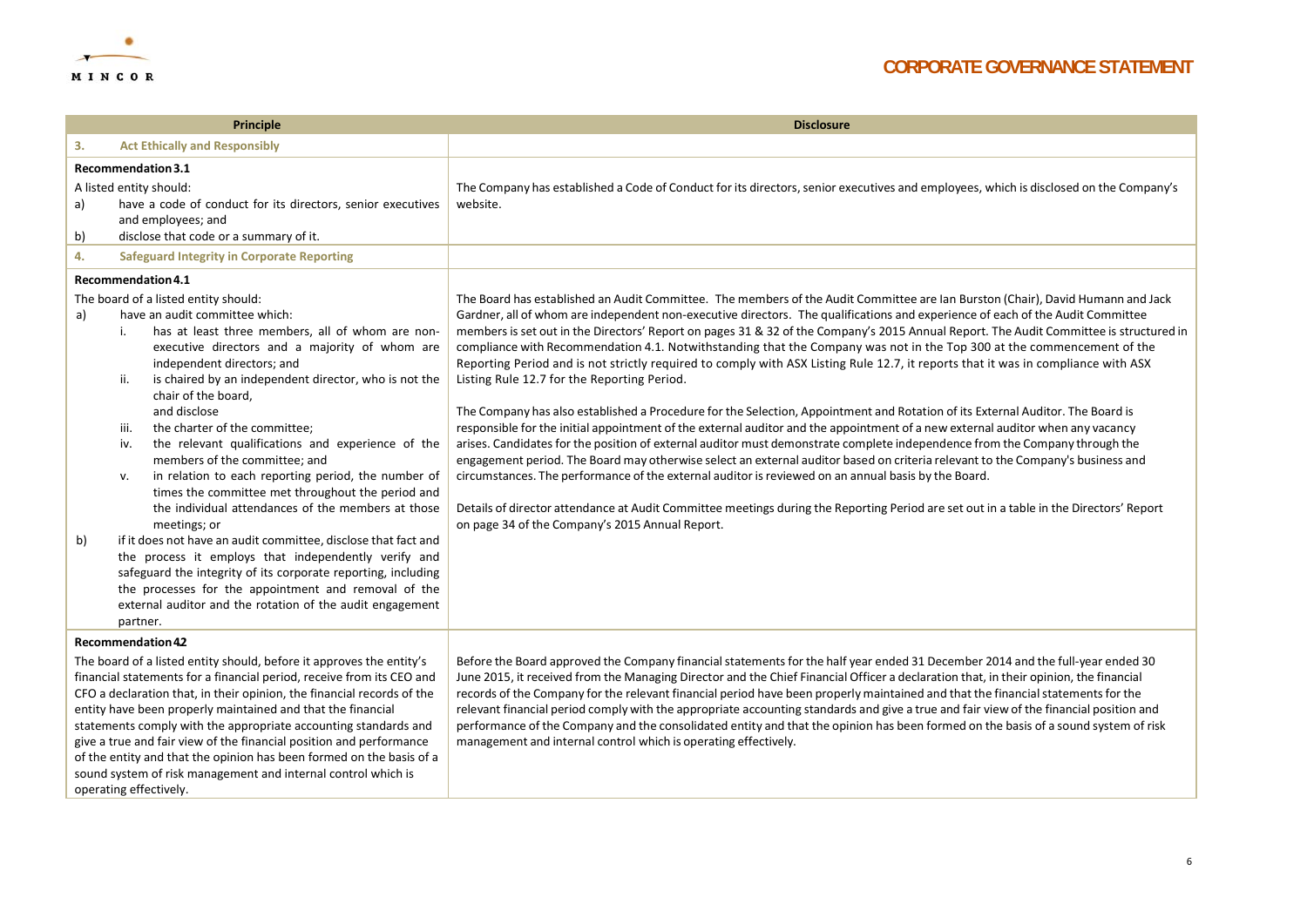

| <b>Principle</b>                                                                                                                                                                                                        | <b>Disclosure</b>                                                                                                                                                                                                                                                                                                                                                                                                                                                                                                                                                                                                                                                                                                                                                                                                                                                                                                                                                                                                                                                                                                                                                                                                                                                                                                                                                                                                                                                                    |
|-------------------------------------------------------------------------------------------------------------------------------------------------------------------------------------------------------------------------|--------------------------------------------------------------------------------------------------------------------------------------------------------------------------------------------------------------------------------------------------------------------------------------------------------------------------------------------------------------------------------------------------------------------------------------------------------------------------------------------------------------------------------------------------------------------------------------------------------------------------------------------------------------------------------------------------------------------------------------------------------------------------------------------------------------------------------------------------------------------------------------------------------------------------------------------------------------------------------------------------------------------------------------------------------------------------------------------------------------------------------------------------------------------------------------------------------------------------------------------------------------------------------------------------------------------------------------------------------------------------------------------------------------------------------------------------------------------------------------|
| Recommendation 4.3                                                                                                                                                                                                      |                                                                                                                                                                                                                                                                                                                                                                                                                                                                                                                                                                                                                                                                                                                                                                                                                                                                                                                                                                                                                                                                                                                                                                                                                                                                                                                                                                                                                                                                                      |
| A listed entity that has an AGM should ensure that its external<br>auditor attends its AGM and is available to answer questions from<br>security holders relevant to the audit.                                         | Under section 250RA of the Corporations Act, the Company's auditor is required to attend the Company's annual general meeting at<br>which the audit report is considered, and must arrange to be represented by a person who is a suitably qualified member of the audit<br>team that conducted the audit and is in a position to answer questions about the audit. Each year, the Company writes to the<br>Company's auditor to inform them of the date of the Company's annual general meeting. In accordance with section 250S of the<br>Corporations Act, at the Company's annual general meeting where the Company's auditor or their representative is at the meeting, the<br>Chair allows a reasonable opportunity for the members as a whole at the meeting to ask the auditor (or its representative) questions<br>relevant to the conduct of the audit; the preparation and content of the auditor's report; the accounting policies adopted by the<br>Company in relation to the preparation of the financial statements; and the independence of the auditor in relation to the conduct of<br>the audit. The Chair also allows a reasonable opportunity for the auditor (or their representative) to answer written questions<br>submitted to the auditor under section 250PA of the Corporations Act.<br>A representative of the Company's auditor PricewaterhouseCoopers, Mr Pierre Dreyer, attended the Company's Annual General<br>Meeting held on 12 November 2014. |
| 5.<br><b>Make Timely and Balanced Disclosure</b>                                                                                                                                                                        |                                                                                                                                                                                                                                                                                                                                                                                                                                                                                                                                                                                                                                                                                                                                                                                                                                                                                                                                                                                                                                                                                                                                                                                                                                                                                                                                                                                                                                                                                      |
| Recommendation 5.1<br>A listed entity should:<br>have a written policy for complying with tis continuous<br>a)<br>disclosure obligations under the Listing Rules; and<br>disclose that policy or a summary of it.<br>b) | The Company has established written policies and procedures for complying with its continuous disclosure obligations under the ASX<br>Listing Rules. A summary of the Company's Policy on Continuous Disclosure and Compliance Procedures are disclosed on the Company's<br>website at http://www.mincor.com.au/corporate_profile/corporate_governance.phtml                                                                                                                                                                                                                                                                                                                                                                                                                                                                                                                                                                                                                                                                                                                                                                                                                                                                                                                                                                                                                                                                                                                         |
| 6.<br><b>Respect the Rights of Security Holders</b>                                                                                                                                                                     |                                                                                                                                                                                                                                                                                                                                                                                                                                                                                                                                                                                                                                                                                                                                                                                                                                                                                                                                                                                                                                                                                                                                                                                                                                                                                                                                                                                                                                                                                      |
| <b>Recommendation 6.1</b>                                                                                                                                                                                               |                                                                                                                                                                                                                                                                                                                                                                                                                                                                                                                                                                                                                                                                                                                                                                                                                                                                                                                                                                                                                                                                                                                                                                                                                                                                                                                                                                                                                                                                                      |
| A listed entity should provide information about itself and its<br>governance to investors via its website                                                                                                              | The Company provides information about itself and its governance to investors via its website at http://www.mincor.com.au/ as set out in<br>its Shareholder Communication and Investor Relations Policy.                                                                                                                                                                                                                                                                                                                                                                                                                                                                                                                                                                                                                                                                                                                                                                                                                                                                                                                                                                                                                                                                                                                                                                                                                                                                             |
| <b>Recommendation 6.2</b>                                                                                                                                                                                               |                                                                                                                                                                                                                                                                                                                                                                                                                                                                                                                                                                                                                                                                                                                                                                                                                                                                                                                                                                                                                                                                                                                                                                                                                                                                                                                                                                                                                                                                                      |
| A listed entity should design and implement an investor relations<br>program to facilitate effective two-way communication with<br>investors.                                                                           | The Company has designed and implemented an investor relations program to facilitate effective two-way communication with<br>investors. The program is set out in the Company's Shareholder Communication and Investor Relations Policy, which policy was updated<br>in April 2015.                                                                                                                                                                                                                                                                                                                                                                                                                                                                                                                                                                                                                                                                                                                                                                                                                                                                                                                                                                                                                                                                                                                                                                                                  |
| <b>Recommendation 6.3</b>                                                                                                                                                                                               |                                                                                                                                                                                                                                                                                                                                                                                                                                                                                                                                                                                                                                                                                                                                                                                                                                                                                                                                                                                                                                                                                                                                                                                                                                                                                                                                                                                                                                                                                      |
| A listed entity should disclose the policies and processes it has in<br>place to facilitate and encourage participation at meetings of<br>security holders.                                                             | The Company has in place a Shareholder Communication and Investor Relations Policy which outlines the policies and processes that it<br>has in place to facilitate and encourage participation at meetings of shareholders.                                                                                                                                                                                                                                                                                                                                                                                                                                                                                                                                                                                                                                                                                                                                                                                                                                                                                                                                                                                                                                                                                                                                                                                                                                                          |
| Recommendation 6.4                                                                                                                                                                                                      |                                                                                                                                                                                                                                                                                                                                                                                                                                                                                                                                                                                                                                                                                                                                                                                                                                                                                                                                                                                                                                                                                                                                                                                                                                                                                                                                                                                                                                                                                      |
| A listed entity should give security holders the option to receive<br>communications from, and send communications to, the entity<br>and its security registry electronically.                                          | Shareholders are given the option to receive communications from the Company and its share registry electronically. This option is<br>presented to each shareholder in writing upon joining the register for the first time. Thereafter shareholders are able to change their<br>option on-line by visiting the registrar's website. In addition the Company presents all ASX announcements and financial reports and<br>company presentations on its website. The Company further publishes an email address on its website for the benefit of shareholders<br>and other stakeholders wishing to contact the company in this fashion.                                                                                                                                                                                                                                                                                                                                                                                                                                                                                                                                                                                                                                                                                                                                                                                                                                               |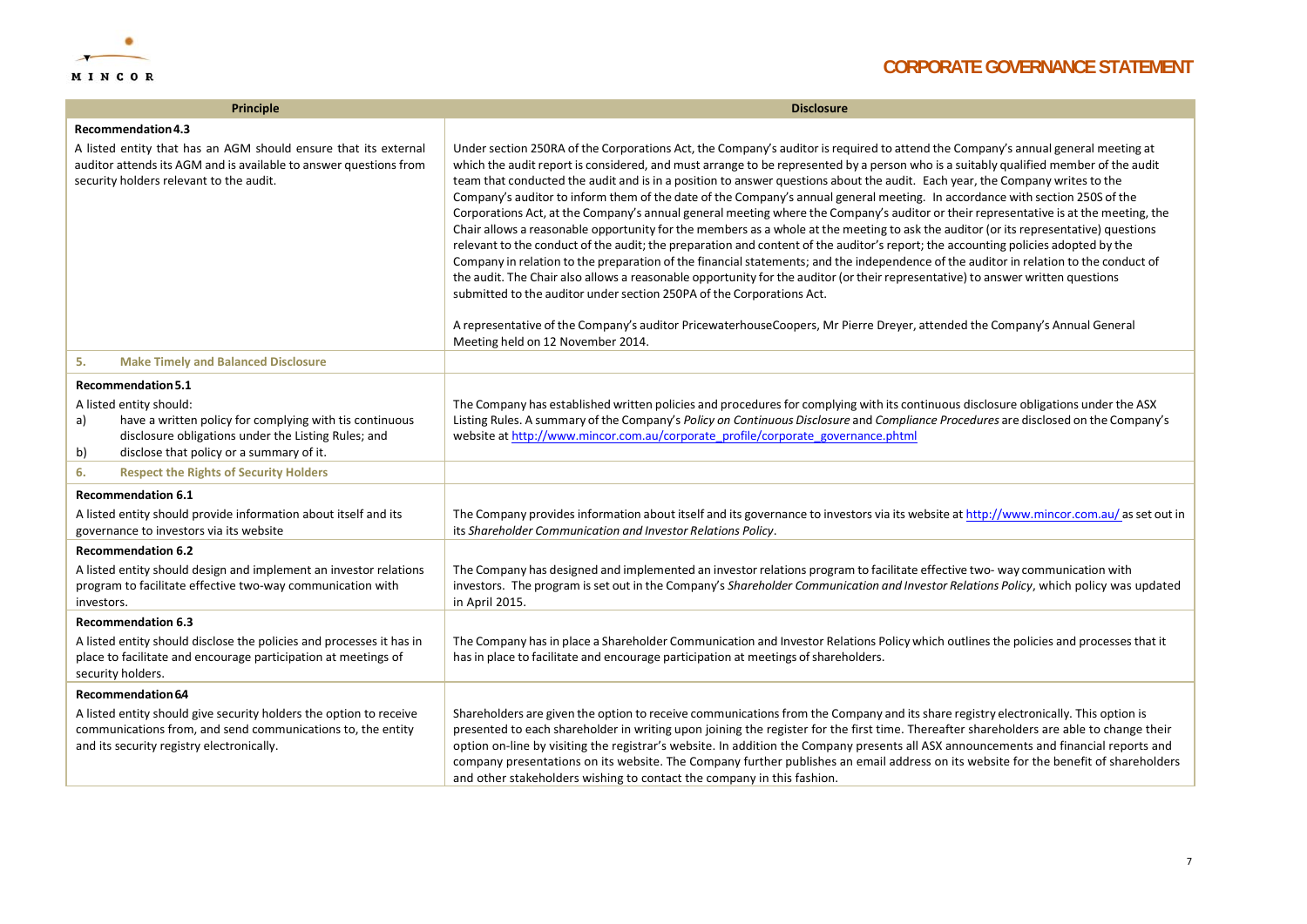

| <b>Principle</b>                                                                                                                                                                                                                                                                                                                                                                                                                     |                                                                                                                                                                                                                                                                                                                                                                                                                                                                                                                                                                                                                                                                                                                                                   | <b>Disclosure</b>                                                                                                                                                                                                                                                                                                                                                                                                                                                                                                                                                                                                                                                                                                                                                                                                                                                                                                |
|--------------------------------------------------------------------------------------------------------------------------------------------------------------------------------------------------------------------------------------------------------------------------------------------------------------------------------------------------------------------------------------------------------------------------------------|---------------------------------------------------------------------------------------------------------------------------------------------------------------------------------------------------------------------------------------------------------------------------------------------------------------------------------------------------------------------------------------------------------------------------------------------------------------------------------------------------------------------------------------------------------------------------------------------------------------------------------------------------------------------------------------------------------------------------------------------------|------------------------------------------------------------------------------------------------------------------------------------------------------------------------------------------------------------------------------------------------------------------------------------------------------------------------------------------------------------------------------------------------------------------------------------------------------------------------------------------------------------------------------------------------------------------------------------------------------------------------------------------------------------------------------------------------------------------------------------------------------------------------------------------------------------------------------------------------------------------------------------------------------------------|
| 7.                                                                                                                                                                                                                                                                                                                                                                                                                                   | <b>Recognise and Manage Risk</b>                                                                                                                                                                                                                                                                                                                                                                                                                                                                                                                                                                                                                                                                                                                  |                                                                                                                                                                                                                                                                                                                                                                                                                                                                                                                                                                                                                                                                                                                                                                                                                                                                                                                  |
| <b>Recommendation 7.1</b>                                                                                                                                                                                                                                                                                                                                                                                                            |                                                                                                                                                                                                                                                                                                                                                                                                                                                                                                                                                                                                                                                                                                                                                   |                                                                                                                                                                                                                                                                                                                                                                                                                                                                                                                                                                                                                                                                                                                                                                                                                                                                                                                  |
| a)<br>b)                                                                                                                                                                                                                                                                                                                                                                                                                             | The board of a listed entity should:<br>have a committee or committees to oversee risk, each of<br>which:<br>has at least three members, a majority of whom are<br>i.<br>independent directors; and<br>is chaired by an independent director;<br>ii.<br>and disclose:<br>the charter of the committee<br>iii.<br>the members of the committee; and<br>iv.<br>as at the end of each reporting period, the number<br>v.<br>of times the committee met throughout the period<br>and the individual attendances of the members at<br>those meetings; or<br>if it does not have a risk committee or committees that<br>satisfy (a) above, disclose that fact and the processes it<br>employs for overseeing the entity's risk management<br>framework. | The Board has not established a separate Risk Committee. Given the current size and composition of the Board, the Board believes that<br>there would be no efficiencies gained by establishing a separate Risk Committee. Accordingly, the Board performs the role of Risk<br>Committee. Although the Board has not established a separate Risk Committee, it has adopted a Risk Committee Charter. When the<br>Board convenes as the Risk Committee it carries out those functions which are delegated to it in the Company's Risk Committee<br>Charter. Items that are usually required to be discussed by a Risk Committee are marked as separate agenda items at Board meetings.<br>The Board deals with any conflicts of interest that may occur when convening in the capacity of the Risk Committee by ensuring that the<br>director with conflicting interests is not party to the relevant discussions. |
| <b>Recommendation 7.2</b><br>The board or a committee of the board should:<br>review the entity's risk management framework at least<br>a)<br>annually to satisfy itself that it continues to be sound; and<br>disclose, in relation to each reporting period, whether such<br>b)                                                                                                                                                    |                                                                                                                                                                                                                                                                                                                                                                                                                                                                                                                                                                                                                                                                                                                                                   | The Board reviews the Company's risk management framework at least annually to satisfy itself that it continues to be sound, to<br>determine whether there have been any changes in the material business risks the Company faces and to ensure that the Company is<br>operating within the risk appetite set by the Board. The Board carried out these reviews during the Reporting Period.                                                                                                                                                                                                                                                                                                                                                                                                                                                                                                                     |
| a review has taken place.<br><b>Recommendation 7.3</b><br>A listed entity should disclose;<br>if it has an internal audit function, how the function is<br>a)<br>structured and what role it performs; or<br>if it does not have an internal audit function, that fact and<br>b)<br>the processes it employs for evaluating and continually<br>improving the effectiveness of tis risk management and<br>internal control processes. |                                                                                                                                                                                                                                                                                                                                                                                                                                                                                                                                                                                                                                                                                                                                                   | Company does not have an internal audit function. To evaluate and continually improve the effectiveness of the Company's risk<br>management and internal control processes, the Board relies on ongoing reporting and discussion of the management of material<br>business risks as outlined in the Company's Risk Management Policy.                                                                                                                                                                                                                                                                                                                                                                                                                                                                                                                                                                            |
|                                                                                                                                                                                                                                                                                                                                                                                                                                      | <b>Recommendation 7.4</b><br>A listed entity should disclose whether it has any material exposure<br>to economic, environmental and social sustainability risks and, if it<br>does, how it manages or intends to manage those risks.                                                                                                                                                                                                                                                                                                                                                                                                                                                                                                              | The Company has material economic exposure to the nickel price and the US exchange rate as well as ore reserve and normal<br>production risks. These risks are essentially factors outside management's control, and are managed through the Company's<br>internal control processes and the risk management framework established and reviewed by the Board. If considered appropriate,<br>and at times when the nickel price is sufficiently high, the Board may introduce a hedging program.<br>The Company does not have any material exposure to environmental and social sustainability risks.                                                                                                                                                                                                                                                                                                             |